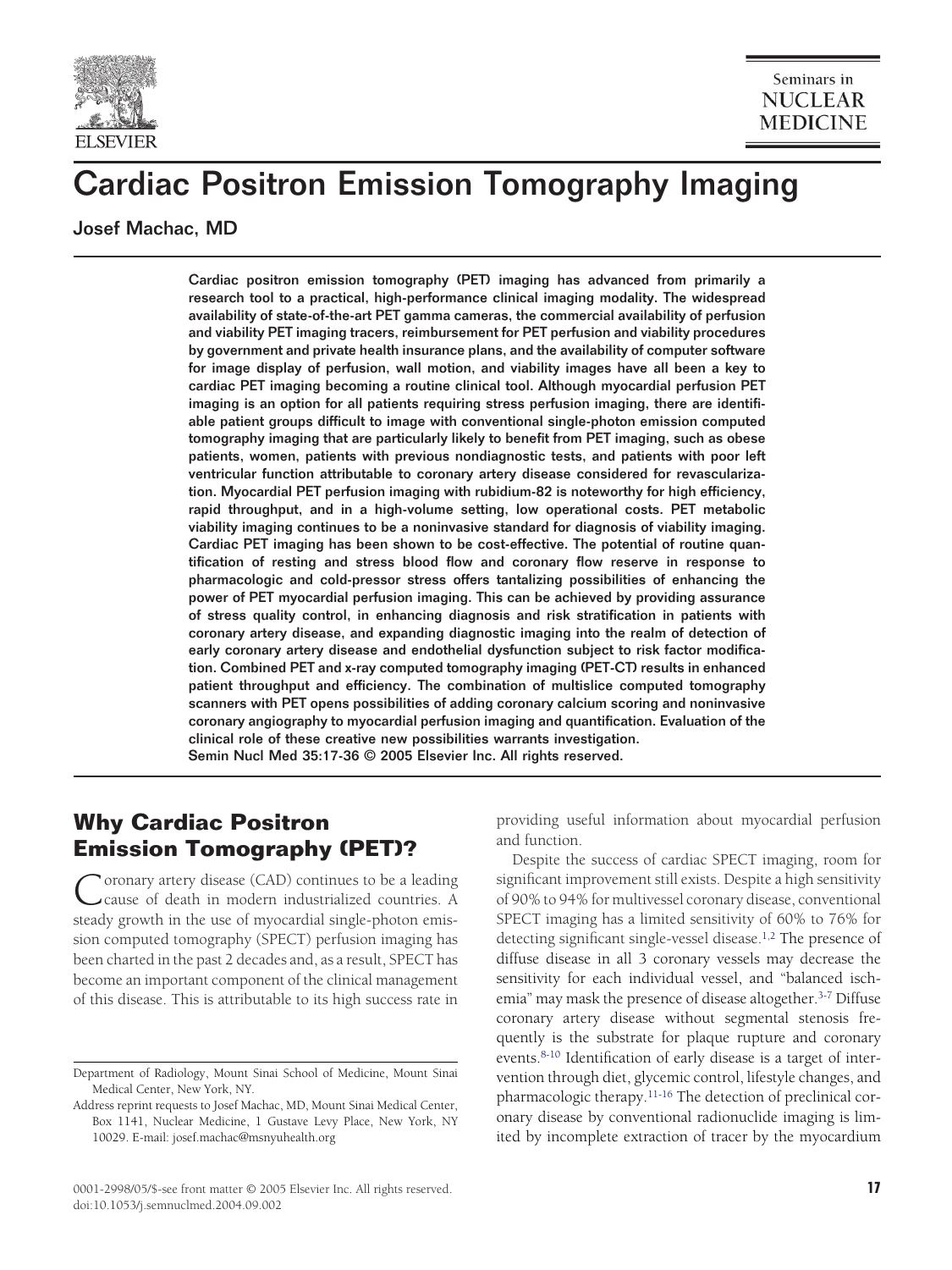<span id="page-1-0"></span>

|  | Table 1 Cardiac PET Tracers |  |  |
|--|-----------------------------|--|--|

|                      | <b>Physical</b><br>half-       | <b>Mean positron</b><br>range (mm) <sup>216-</sup> |                   |                   |
|----------------------|--------------------------------|----------------------------------------------------|-------------------|-------------------|
| Agent                | $\mathsf{life}^{\mathsf{215}}$ | 218                                                | <b>Production</b> | <b>Extraction</b> |
| 13N NH <sub>3</sub>  | $10.0$ min                     | 0.7                                                | Cyclotron         | 80%219            |
| $82$ Rb              | 78 s                           | 2.6                                                | Generator         | 50-60%220         |
| 15O H <sub>2</sub> O | $2.0$ min                      | 1.1                                                | Cyclotron         | <b>Diffusible</b> |
| <sup>18</sup> F FDG  | $110$ min                      | 0.2                                                | Cyclotron         | $1 - 3\%^{221}$   |

during first passage<sup>17-19</sup> and by the absence of hemodynamically significant coronary obstruction.

The use of vasodilator stress agents like dipyridamole or adenosine, which are used in approximately 40% of all stress imaging procedures, does not provide independent information about the adequacy of the vasodilator stress. Despite a high overall effectiveness, the surreptitious use of caffeine, diffuse epicardial disease, or diffuse small vessel disease may contribute to slightly decreased negative prognostic predictive value of pharmacologic myocardial perfusion imaging compared with exercise[.20](#page-14-0) Our reliance on relative regional deficiencies in perfusion may mask a uniformly poor response to vasodilatory stimulation.

SPECT imaging also is limited by artifacts stemming from nonuniform attenuation. The recognition of attenuation artifacts through intensive training, experience, and the use of gated SPECT imaging, $21$  still leaves a frequent uncertainty about possible underlying CAD in the presence of artifact[.22,23](#page-14-0)

Another area of possible improvement is the relative low efficiency of conventional gamma cameras. Coupled with a limit on the maximal dose of radiotracer, there is a lower limit on the time required for image acquisition. From the patient's point of view, common acquisition protocols take several hours to complete. The half-lives of currently used radioisotopes limit the number of repeat tracer injections.

# Recent Changes in the Status of PET Imaging

Despite the fact that the clinical value of cardiac PET imaging was demonstrated 20 years ago,<sup>24-26</sup> its clinical use has been minimal. The clinical impracticality of PET included limitation to a few research centers, the need for a cyclotron, the expense of PET, lack of reimbursement, and limited availability of user-friendly software for cardiac image processing and display, with a few exceptions.

All of that has changed. With more than 1000 PET cameras installed in North America (GE Medical Systems, personal communication, 2004), there is an extensive infrastructure in PET imaging. With an average use of only 4 oncologic studies being performed per PET scanner per day (GE Medical Systems, personal communication, 2004), there is potential for part-time availability of most PET scanners for cardiac imaging. Myocardial PET perfusion imaging with rubidium-82 (82Rb), reimbursed by the Center for Medicaid and Medicare Services (CMS) since 1995, is possible with a commercially available generator. Mobile 82Rb generators are available in some regions for centers that choose to offer PET myocardial perfusion imaging only one to several times a week. 18F fluorodeoxyglucose (FDG) PET imaging is now reimbursed for myocardial viability. Metropolitan areas in North America now have at least one commercial supplier of FDG. More recently, CMS reimbursement became available for myocardial perfusion imaging with 13N ammonia.

### The Power of PET Imaging

PET imaging differs from conventional radionuclide imaging because it uses radionuclides that decay with positron emission. A positron has the same mass as an electron but has a positive charge. The positron travels a short distance, up to a few millimeters, interacts with an electron, and the two undergo a mutual annihilation, resulting in the production of 2 511-kev gamma photons, 180° apart form each other. PET imaging consists of detection of these photons in coincidence. Imaging by PET with electronic coincidence localization using a ring detector leads to high acquisition efficiency. This results in high-quality images acquired in a short time and multiple sequential acquisitions. The short half-lives of 82Rb and 13N ammonia (Table 1) result in low radiation exposure for the patient (Table 2) from multiple intervention studies or follow-up studies and allow other radionuclide imaging studies on the same day. High image uniformity is a result of the ability of PET to perform effective nonuniform attenuation correction, thus minimizing attenuation artifact. The ability to calibrate the PET system allows quantification of myocardial flow and glucose utilization.

|  |  |  |  | Table 2 Cardiac PET Tracer Dosimetry <sup>222</sup> |
|--|--|--|--|-----------------------------------------------------|
|--|--|--|--|-----------------------------------------------------|

| Agent                | <b>Activity</b><br>(mCi) | <b>EDE</b><br>(rem) | <b>Critical</b><br>Organ | <b>Organ Dose</b><br>(rem) |
|----------------------|--------------------------|---------------------|--------------------------|----------------------------|
| 13N NH <sub>3</sub>  | 20                       | 0.166               | <b>Bladder</b>           | 0.52                       |
| 82Rb                 | 60                       | 0.096240            | Kidneys                  | 1.98                       |
| 15O H <sub>2</sub> O | 60                       | 0.252               | <b>Heart</b>             | 0.49                       |
| $18$ F FDG           | 10                       | 1.100               | <b>Bladder</b>           | 7.00                       |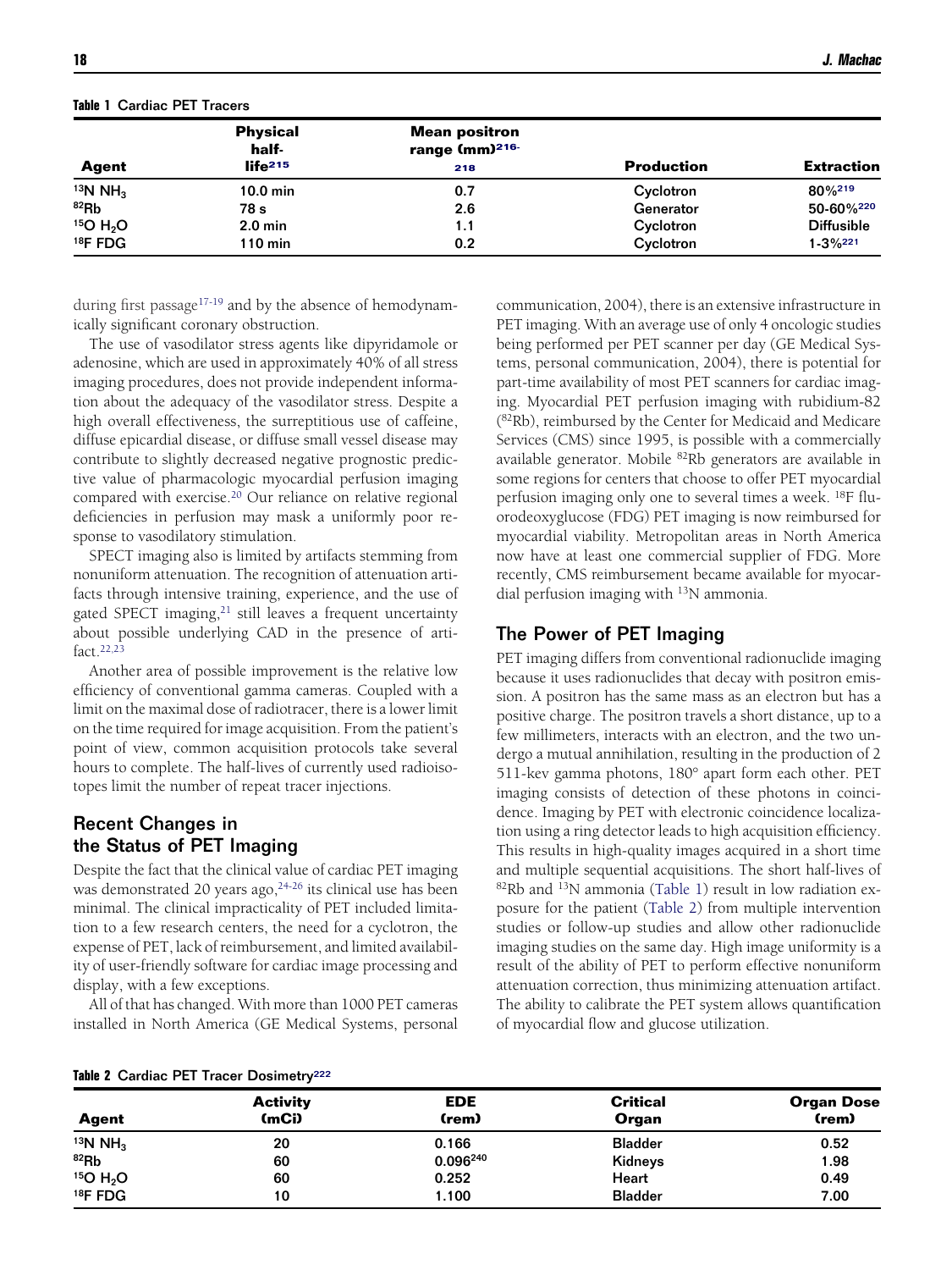**Table 3** Imaging Protocol for 13N Ammonia PET Imaging

| <b>Procedure</b>                   | <b>Time</b>      |
|------------------------------------|------------------|
| <b>Positioning (Scout)</b>         | 5 min            |
| <b>Transmission imaging</b>        | $10 \text{ min}$ |
| Injection and blood clearance      | 5 min            |
| Rest gated perfusion imaging       | 10-20 min        |
| <sup>13</sup> N decay waiting time | 45 min           |
| <b>Pharmacological stress</b>      | 7 min            |
| Injection and blood clearance      | 5 min            |
| Stress imaging                     | 10-20 min        |
| <b>Total duration</b>              | 100-120 min      |

PET imaging offers a potentially high resolution of 5 to 7 mm, compared with 15 mm with SPECT imaging,<sup>27</sup> although in cardiac imaging, resolution is degraded by respiratory and cardiac wall movement. Cardiac imaging offers some but not the full potential resolution of PET.

### Myocardial PET Perfusion Tracers and Imaging Protocols 13N Ammonia

The principal cardiac PET radiotracers are listed in [Tables 1](#page-1-0) and [2.](#page-1-0) 13N ammonia has been used for most of the scientific investigations in cardiac PET imaging for the past 2 decades. Its 10-minute half-life requires an on-site cyclotron and radiochemistry synthesis capability. A sample imaging protocol is given in Table 3. Pharmacologic stress imaging usually follows resting injection and imaging, after the initial activity has been allowed to decay, by staggering patients, or using differential doses for rest and stress. Both rest and stress images can be gated. A dynamic acquisition is acquired for the quantification of blood flow. This can be accomplished by performing separate dynamic and gated acquisitions with the same injection, or through list-mode acquisition. A third injection may be included for cold-pressor testing. 13N ammonia imaging requires coordinating the activities of at least 4 people; the cyclotron operator, the radiochemist, the PET technologist, and the supervising physician. It can be a daunting task with a large number of rest and stress  $^{13}N$ ammonia studies on the same day.

In the bloodstream, 13N ammonia consists of neutral ammonia  $(NH<sub>3</sub>)$  in equilibrium with its charged ammonium  $(NH<sub>4</sub>)$  ion. The neutral  $NH<sub>3</sub>$  molecule readily diffuses across plasma and cell membranes. Inside the cell, it re-equilibrates with its ammonium form, which is trapped in glutamine via the enzyme glutamine synthase.<sup>28,29</sup> Despite back diffusion, the first-pass trapping of 13N ammonia at rest is high, although decreasing with higher blood flow.

13N ammonia allows good quality gated and ungated images (Fig. 1), taking full advantage of the superior resolution of PET imaging. Interestingly, normal volunteers show mild heterogeneity or mild defects of <sup>13</sup>N ammonia retention in the lateral wall of the left ventricle compared with the other segments. The mechanism of this finding is not known.<sup>30</sup> This must be taken into account for both visual and quantitative analysis. <sup>13</sup>N ammonia images may be degraded by occasional intense liver activity, and increased lung activity in patients with lung congestion[.31](#page-14-0)

#### Oxygen-15 (15O) Water

15O water is neither an approved tracer nor reimbursed for clinical imaging in the United States but is included in this review as an important tracer for quantitative investigations of myocardial blood flow[.32](#page-14-0) The ability of water to diffuse freely across plasma membranes makes this tracer a favorite for quantitation of myocardial blood flow. However, this very property leads to poor contrast between the myocardium and cardiac blood pool, requiring subtraction of blood pool activity. The use of 15O water is restricted to sites with a cyclotron.

#### Rubidium-82 (82Rb)

82Rb is produced in a commercially available generator by decay from strontium-82 attached to an elution column. 82Rb is eluted with 25 to 50 mL of normal saline by a computercontrolled elution pump, connected by IV tubing to the patient. The strontium-82 containing generator is replaced every 4 weeks ( $t_{1/2}$  = 25 days). <sup>82</sup>Rb decays by positron emission with a short half-life of 75 s [\(Table 1\)](#page-1-0). The generator is fully replenished every 10 minutes, and 90% of maximal available activity can be obtained within 5 minutes after the last elution.<sup>33</sup> Whereas the short half-life of <sup>82</sup>Rb taxes the performance limits of PET scanners, it facilitates the rapid completion of a series of resting and stress myocardial perfusion studies [\(Tables 4](#page-3-0) and [5\)](#page-3-0). Thus, 82Rb is a very efficient imaging agent for routine clinical usage. The fixed cost of the <sup>82</sup>Rb generator may be an initial hurdle. Although the cost per patient at a low volume of studies per day is high, the cost with 6 to 10 studies per day is competitive with SPECT trac-

ers.<br><sup>82</sup>Rb, like thallium-201, is a cation and an analog of potassium. It is extracted from plasma by myocardial cells via the Na<sup>+</sup>/K<sup>+</sup> ATPase pump. Myocardial extraction of <sup>82</sup>Rb is similar to thallium-201  $(201)$ <sup>34,35</sup> and slightly less than N-13 ammonia [\(Table 1\)](#page-1-0), decreasing during hyperemia[.36,37](#page-15-0) 82Rb extraction can be altered by severe acidosis, hypoxia, and



**Figure 1** <sup>13</sup>N Ammonia PET images demonstrating anterior and lateral defects during pharmacological stress and significant improvement at rest, consistent with ischemia. SA, short axis; HLA, horizontal long axis; VLA, vertical long axis (courtesy of Dr. H Schelbert, UCLA School of Medicine, CA).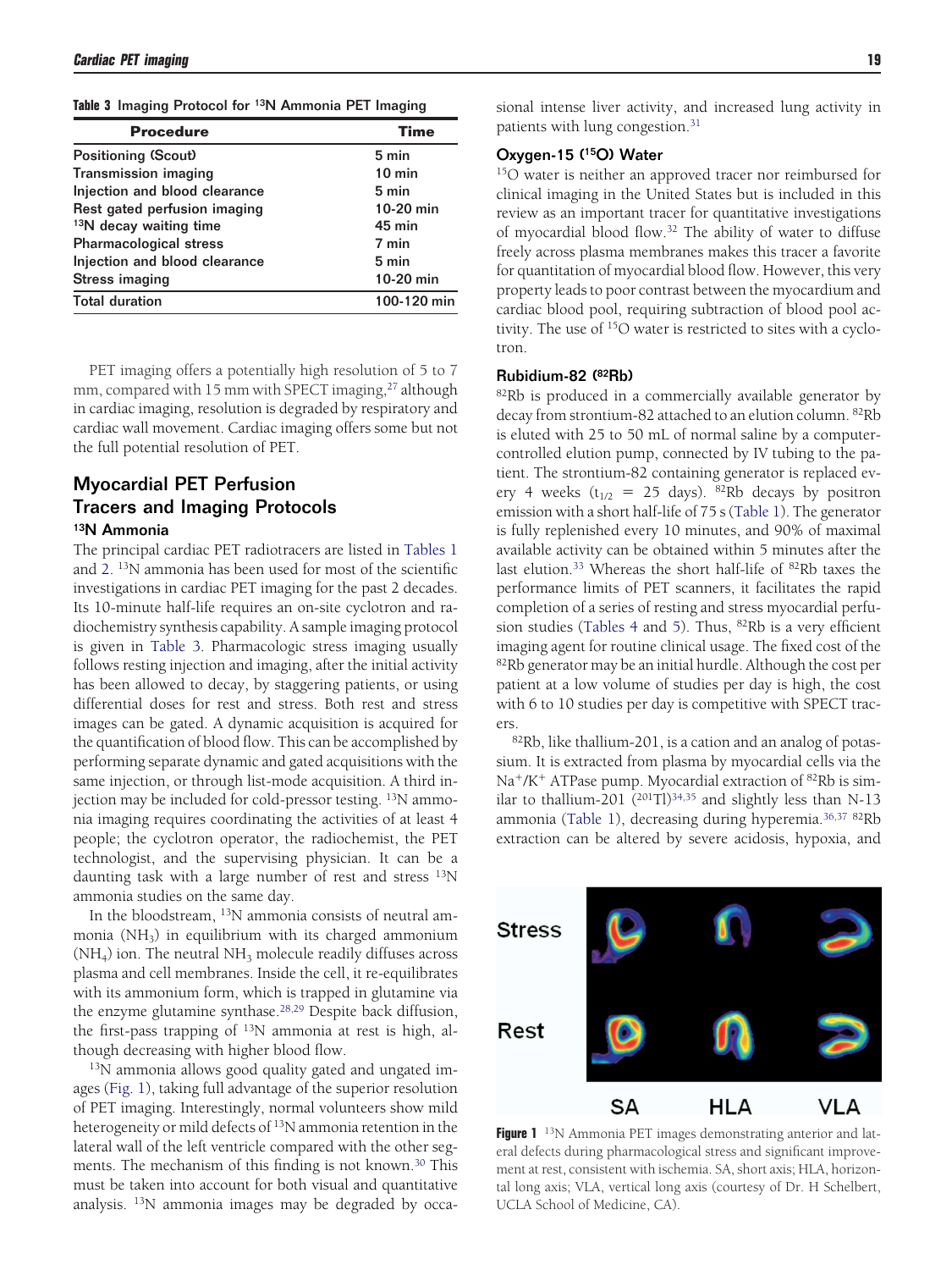<span id="page-3-0"></span>**Table 4** Imaging Protocol for 82Rb PET Imaging With a Bismuth Germanate (BGO) Crystal PET Scanner (the Mount Sinai Medical Center, NY)

| <b>Procedure</b>              | Time   |
|-------------------------------|--------|
| <b>Positioning (Scout)</b>    | 5 min  |
| Rest gated imaging            | 8 min  |
| Rest perfusion imaging        | 8 min  |
| <b>Transmission imaging</b>   | 8 min  |
| <b>Pharmacological stress</b> | 7 min  |
| <b>Stress imaging</b>         | 8 min  |
| <b>Total duration</b>         | 44 min |

ischemia.<sup>38-40</sup> Thus, uptake of <sup>82</sup>Rb is a function of both blood flow and of myocardial cell integrity.

#### Patient Preparation and Stress Testing

Patient preparation for stress and rest myocardial PET perfusion imaging is identical to SPECT perfusion imaging. Myocardial PET perfusion imaging usually is performed with pharmacologic stress, primarily with dipyridamole or adenosine, despite the fact that 13N ammonia imaging is feasible with treadmill stress testing and despite isolated satisfactory results with exercise using  $^{15}O$  water<sup>41</sup> or  $^{82}Rb$ .<sup>42</sup>

#### Imaging of 82Rb

Despite the short half-life of 82Rb, modern PET gamma cameras are able to obtain good quality images (Figs. 2 and 3). Imaging with 82Rb does not take full advantage of the superior resolution of PET because of the relatively long mean path (2.6 mm) of the energetic 82Rb positrons [\(Table 1\)](#page-1-0) and due to the need for filtering with the short-lived tracer.

Our protocol (Table 4) begins with a low dose  $(20mCi)$ injection of 82Rb and a short 3-min scout acquisition and quick reconstruction for proper positioning. The patient then receives a 50- to 60-mCi dose at rest, acquired in 2D gated mode for 6 min beginning at 2 min after the onset of injection. This is followed by another 50- to 60-mCi injection, at rest, using a phasic (dynamic), 8-min acquisition, for perfusion imaging. The dynamic acquisition allows a retrospective selection of the onset of the myocardial phase, which is delayed in heart failure, low cardiac output, or poor bolus quality, and allows blood flow quantification. This is followed by an 8-min transmission scan with a germanium-68 pin source. The patient then undergoes pharmacologic stress. At peak

**Table 5** Imaging Protocol for 82Rb PET Imaging With Lutetium Orthosilicate (LSO) Crystal PET Scanner<sup>223</sup>

| <b>Procedure</b>              | Time     |
|-------------------------------|----------|
| Rest transmission imaging     | 4 min    |
| Rest perfusion 2D imaging     | 5 min    |
| Rest gated 3D imaging         | 3 min    |
| <b>Pharmacological stress</b> | 7 min    |
| Stress transmission imaging   | 4 min    |
| Stress perfusion 2D imaging   | 5 min    |
| Stress gated 3D imaging       | 3 min    |
| <b>Total duration</b>         | $31$ min |



**Figure 2** A, Normal stress and rest <sup>82</sup>Rb PET images. B, Resting end-diastolic (ED) and end-systolic (ES) gated images, showing uniformly good contractility.

stress, the patient is injected with the final 50- to 60-mCi 82Rb dose, for an 8-min dynamic (phasic) acquisition. The total camera acquisition time is approximately 45 min. The need for repositioning, repeating an acquisition, or clinical factors may extend the required time.

For the rest and stress perfusion image reconstruction, we



**Figure 3** A, Stress and rest of <sup>82</sup>Rb PET images demonstrating severe extensive apical, septal, and inferior scarring and only minimal basal septal ischemia. B, Resting end-diastolic and end-systolic gated images, showing poor or absent contractility in the scarred regions, and poor overall left ventricular function.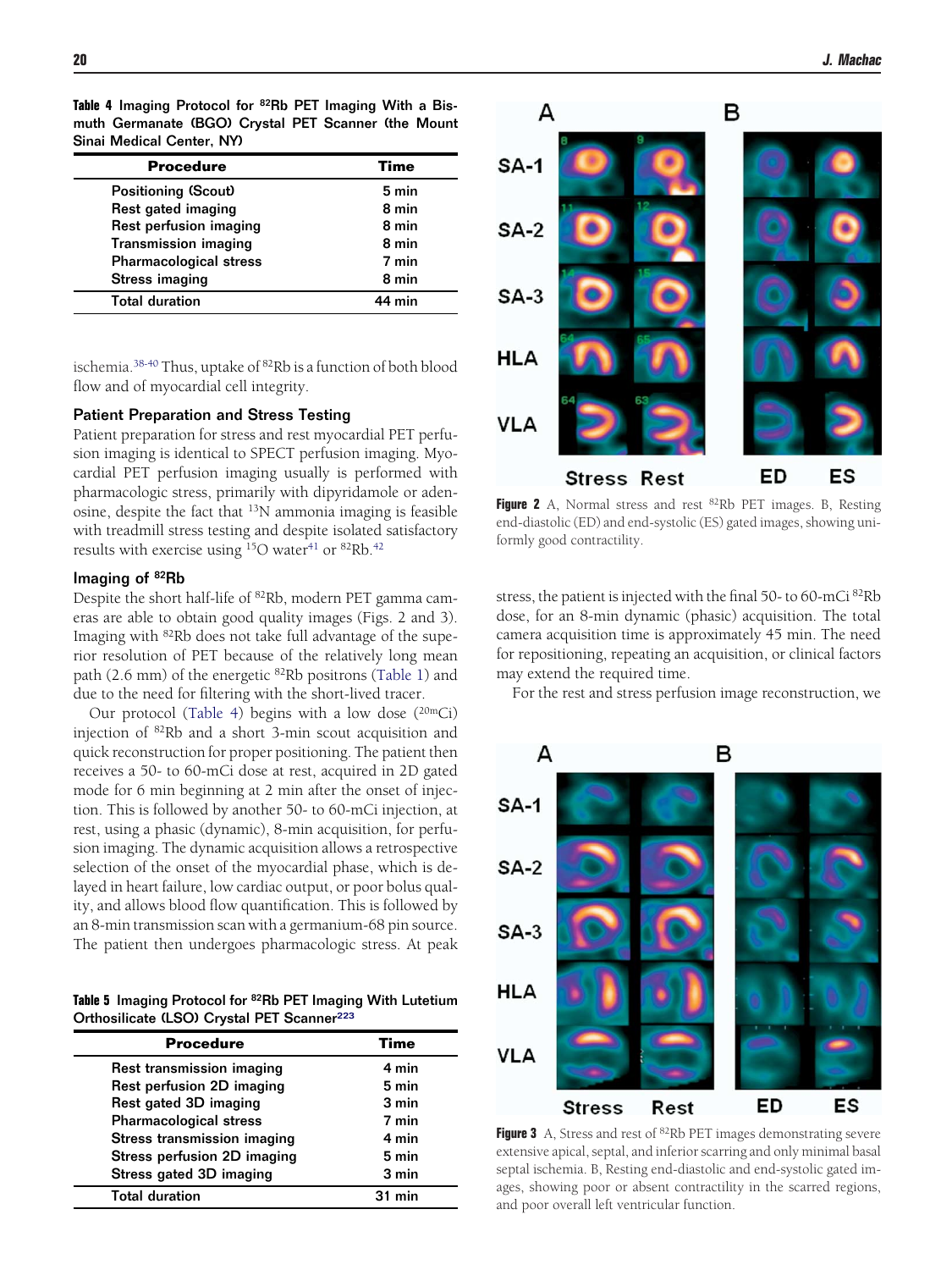<span id="page-4-0"></span>

**Figure 4** LVEFs obtained from gated 82Rb PET imaging and QGS/Xe, Emory Tool Box (ECT/Xe), and Michigan 4D (MICH/Xe) software, correlated with planar gated blood pool imaging[.236](#page-19-0)

have found that filtered back projection with a reconstruction filter and measured attenuation correction produces the best myocardial image uniformity. Iterative reconstruction produced greater regional nonuniformity in normal controls[.43](#page-15-0) These results are specific to our PET scanner (AD-VANCE-GE Medical Systems) and should be checked for other scanners. For gated wall motion images, we use iterative reconstruction with segmented attenuation correction to suppress the higher level of noise. The resulting images can be displayed using any of a number of software packages developed for SPECT and adapted for PET.

An important decision is the choice of 2D versus 3D PET imaging, specific for each type of PET scanner. In studies with our bismuth germanate (BGO) crystal scanner, acquisition in 3D mode with high injected doses (50-60 mCi) of 82Rb and immediate acquisition resulted in excessive deadtime and randoms. We obtained good results by delaying acquisition for 5 min after injection, although that defeats the purpose of imaging early in trying to maximize counts. Similar image quality could be obtained with low-dose (20 mCi)  $82Rb$  3D imaging as with high-dose (50-60 mCi) 2D imaging.<sup>44,45</sup> Our experiments with phantoms showed similar resolution and image quality for 3D and 2D images in lean individuals. In obese individuals, both contrast and image quality were better with 2D imaging. Quantification with 3D imaging should be done with caution, since 3D imaging without proper correction produces significant axial nonuniformity[.46](#page-15-0) A clear benefit of 3D imaging with our scanner would be realized if a less expensive low-dose <sup>82</sup>Rb generator

were offered. One could then obtain similar results with lowdose 3D imaging as with high dose 2D imaging, at lower cost.

Lutetium orthosilicate (LSO) crystal detector PET scanners (CTI, Knoxville, TN), offer the ability to function in 3D mode at high activities. The cardiac PET laboratory at the Mid America Heart Institute of Kansas City, MO, acquired in quick succession, 2D perfusion and 3D gated imaging at rest and with stress [\(Table 5\)](#page-3-0). A quantitative comparison<sup>47</sup> between 2D and 3D <sup>82</sup>Rb perfusion acquisitions showed the resting images to be identical. 2D and 3D dipyridamole stress images showed significant differences, although follow-up studies showed stress 3D imaging to perform as well as 2D mode imaging in accuracy of perfusion defect detection. Another laboratory observed that compared with a BGO 2D system, an LSO 3D system using a lower 30- to 50-mCi 82Rb dose obtained reduced noise levels, albeit with increased background levels,<sup>48</sup> presumably as the result of a higher randoms level. These observations need to be explored further. Germanium-based 3D scanners also are available (Philips, Cleveland, OH).

With proper image processing, good quality <sup>82</sup>Rb PETgated images can be obtained in the vast majority of patients. Poor gated image quality results from arrhythmia or a slow or fragmented 82Rb injection. We compared visually assessed regional and global left ventricular function from gated 82Rb PET studies to either gated SPECT images or gated planar blood pool images and we demonstrated a 92% agreement in segmental wall motion scores.<sup>49</sup> More recently, we compared the left ventricular ejection fraction (LVEF) calculated with 3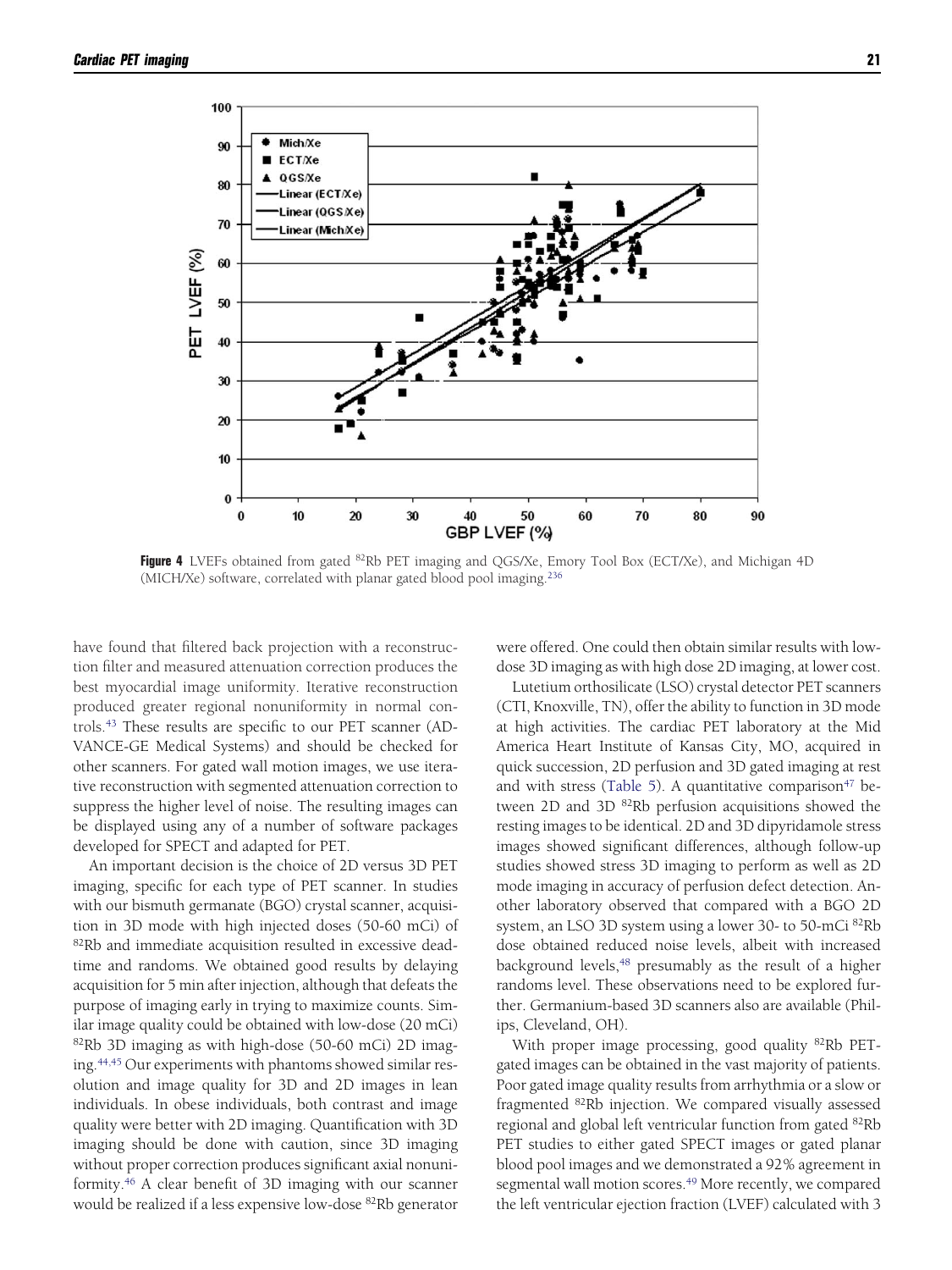

Figure 5 A. Dipyridamole stress and rest <sup>99m</sup>Tc sestamibi SPECT images. The stress images show a moderate inferior defect and possible mild anterior defect with mild improvement in the anterior wall and apex at rest. B, The stress and rest PET images showed uniform distribution.

commercial software packages from gated 82Rb PET images to LVEFs obtained from planar gated blood pool images. The results showed all three methods to perform satisfactorily, with correlation coefficients of 0.81 to 0.83<sup>50</sup> [\(Fig. 4\)](#page-4-0). Another group compared 3D gated 82Rb PET imaging with an LSO system to gated Tc-99 month sestamibi SPECT. The authors found a good correlation  $(r = 0.91)$  for the LVEFs between the 2 methods.<sup>51</sup> Regional wall motion and LVEFs obtained from 13N ammonia gated PET images also yielded excellent agreement with other wall motion modalities.<sup>52</sup>

## **The Value of PET for Clinical Imaging**

#### Image Uniformity in PET Imaging

A major challenge for cardiac radionuclide perfusion imaging is nonuniform attenuation of gamma photons in the chest, varying markedly between men and women, and among individuals within each gender. Image uniformity is probably the most important property of cardiac PET perfusion imaging. With coincidence detection, the probability of attenuation for the two gamma photons is uniform along the line between any 2 detectors. This can be measured and corrected. With a conventional gamma camera, resolution deteriorates with distance from the gamma camera, along with attenuation at increasing depth within the subject, which is difficult to model and correct reliably.<sup>53</sup> Although normal maps for SPECT images are nonuniform and different for men and women, the maps with 82Rb PET are uniform and identical for both genders.<sup>54</sup> This is illustrated in Figure 5 for a patient referred for dipyridamole 99mTc sestamibi SPECT imaging for preoperative risk evaluation. The gated SPECT images showed global hypokinesis. Even though attenuation artifact was suspected, the study could not exclude inferior wall scarring, and possible mild apical and anterior wall ischemia. A short time afterward, stress and rest 82Rb PET images showed uniform distribution. Coronary angiography, performed despite these results, showed normal coronary arteries, with mild diffuse left ventricular dysfunction, probably due to chronic hypertension.

Table 6 lists 8 studies that compared PET myocardial perfusion imaging with angiography, some performed with 13N ammonia and others with 82Rb. Representing a total of 791 patients, they showed a mean 93% sensitivity and 92% specificity for CAD. [Table 7](#page-6-0) lists studies that compared PET myocardial perfusion imaging with 201Tl SPECT imaging in the same patients. These studies showed higher overall sensitivity, specificity, and accuracy for PET compared with SPECT imaging.

Nondiagnostic or uncertain interpretation of a noninvasive test is one of the factors prompting physicians to recommend further invasive diagnostic studies. In 2748 patients, Patterson and coworkers<sup>55</sup> found a reduction in the number of interpretations classified by 2 experienced physicians as "probably" normal or abnormal, from 37% with 201Tl SPECT, to 21% with 82Rb PET. Regional quantification has been shown to further improve the accuracy of PET perfusion imagin[g56,57](#page-15-0) with a 99% sensitivity, 83% specificity, and 100% normalcy rate for CAD and a high interobserver agreement of 94% among 3 physicians.<sup>58,59</sup>

During the last 10 to 15 years, both SPECT and PET im-

**Table 6** Diagnostic Accuracy of PET Myocardial Perfusion Imaging for CAD

|                        |                        | ິ                   |                          |                                |
|------------------------|------------------------|---------------------|--------------------------|--------------------------------|
| <b>Sensitivity (%)</b> | <b>Specificity (%)</b> | <b>No. Patients</b> | Agent                    | <b>Author</b>                  |
| 95                     | 100                    | 50                  | $NH3$ , <sup>82</sup> Rb | Gould et al <sup>224</sup>     |
| 94                     | 95                     | 193                 | $82$ Rb                  | Demer et al <sup>225</sup>     |
| 93                     | 78                     | 202                 | $82$ Rb                  | Go et al $^{226}$              |
| 97                     | 100                    | 45                  | NH <sub>3</sub>          | Schelbert et al <sup>227</sup> |
| 93                     | 100                    | 49                  | NH <sub>3</sub>          | Yonekura et al <sup>228</sup>  |
| 98                     | 93                     | 146                 | $82$ Rb                  | Williams et al <sup>229</sup>  |
| 84                     | 88                     | 81                  | $82$ Rb                  | Stewart et al <sup>230</sup>   |
| 95                     | 95                     | 25                  | NH <sub>3</sub>          | Tamaki et al <sup>231</sup>    |
| 93                     | 92                     | 791                 |                          | Average                        |
|                        |                        |                     |                          |                                |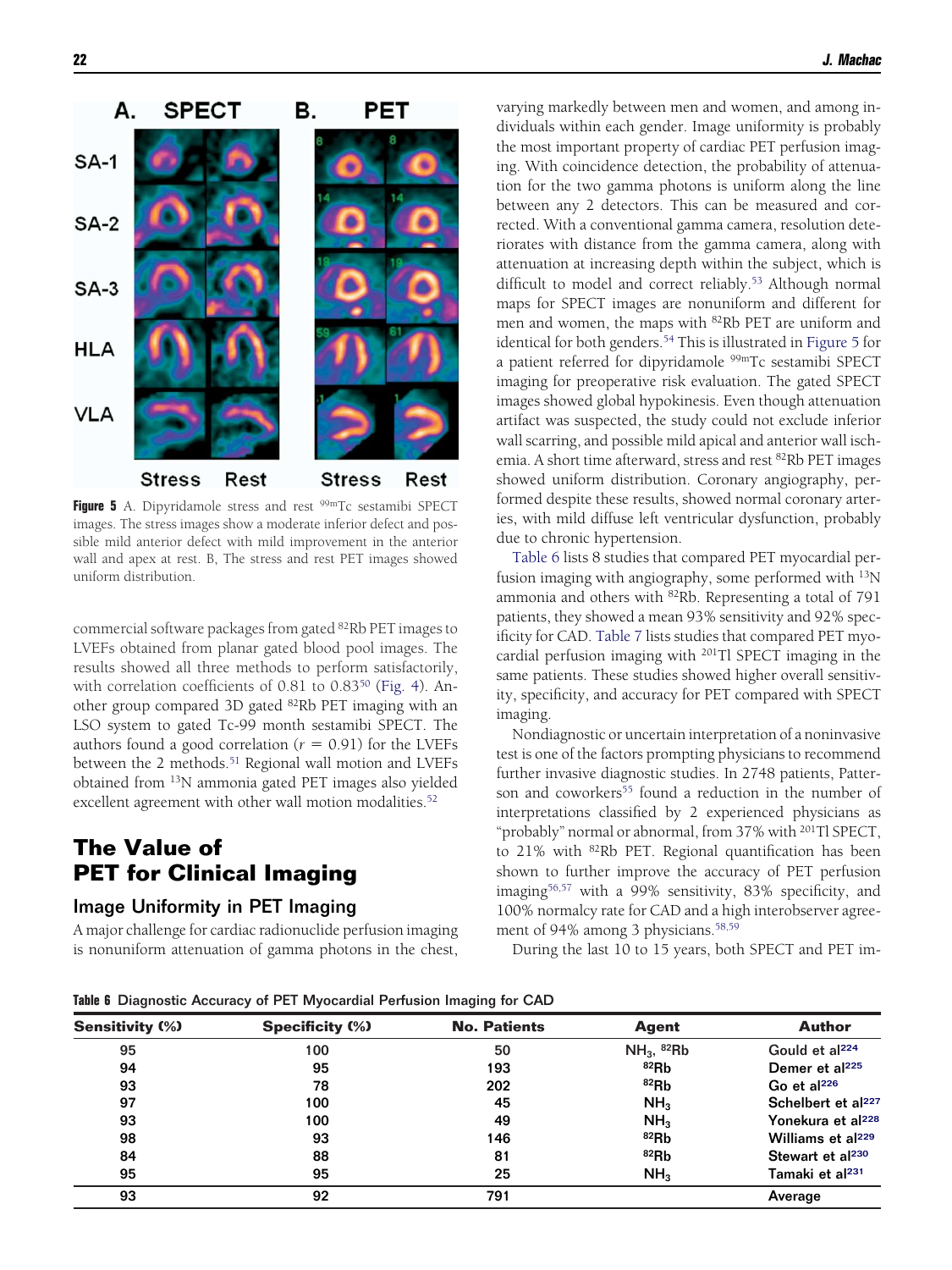| Author                                | Tracer          | <b>Accuracy (%)</b> | <b>Sensitivity (%)</b> | <b>Specificity (%)</b> |
|---------------------------------------|-----------------|---------------------|------------------------|------------------------|
| Go et al <sup>232</sup> (n = 132)     | <b>Rb-82</b>    | 92                  | 95                     | 82                     |
|                                       | T1-201          | 78                  | 79                     | 76                     |
| Stewart et al <sup>233</sup> (n = 81) | <b>Rb-82</b>    | 85                  | 87                     | 82                     |
|                                       | T1-201          | 78                  | 87                     | 52                     |
| Tamaki et al <sup>234</sup> (n = 51)  | NH <sub>3</sub> | 98                  | 98                     | 100                    |
|                                       | T1-201          | 98                  | 96                     | 100                    |
| Total $(n = 264)$                     | <b>PET</b>      | 91                  | 93                     | 82                     |
|                                       | <b>SPECT</b>    | 81                  | 85                     | 67                     |

<span id="page-6-0"></span>**Table 7** Comparison of PET and SPECT Myocardial Perfusion Imaging for Detection of CAD in the Same Patients

aging have undergone significant improvements.<sup>60-65</sup> A recent comparison between Tc-99m sestamibi SPECT and Rb-82 PET myocardial perfusion imaging revealed a significant margin of improvement for CAD detection accuracy with Rb-82 PET compared to SPECT (see Bateman et al<sup>241</sup>). The current literature on the accuracy of PET in comparison with gated attenuation-corrected SPECT is inadequate. Nonetheless, despite ongoing improvements in the accuracy of SPECT, uncertainty remains in many patients even after attenuation correction, with differences in the ability of attenuation correction systems to reduce artifacts.<sup>66</sup>

SPECT imaging in women is challenged by breast attenuation artifact, as well as smaller heart size.<sup>67-69</sup> Williams and coworkers<sup>70</sup> observed a high specificity of stress PET imaging in female patients in relation to coronary angiography. In women who had undergone both stress SPECT and stress PET imaging within a period of 3 months, the SPECT and PET imaging tests had similar high sensitivity, but the specificity for PET was significantly higher than for SPECT. Figure 6 features a 72-year-old female status post heart transplant.



**Figure 6** A, <sup>99m</sup>Tc sestamibi dipyridamole stress and rest SPECT images show a mild-to-moderate anterior wall defect at stress with a suggestion of partial improvement at rest. B, The  ${}^{82}$ Rb PET imaging study shows normal images.

The SPECT images showed a moderate anterior wall defect, with a suggestion of improvement at rest. Even through attenuation artifact was suspected, disease could not be ruled out. The PET imaging study showed normal images. In patients studied with coronary angiography, Patterson and coworkers<sup>71</sup> showed that sensitivity and specificity of CAD detection with PET were equally high for men and women.

An increasing challenge to noninvasive diagnostic imaging is posed by the growing prevalence of moderate and severe obesity in the general population (Table 8). The prevalence of obesity is greater in women, in older individuals, and among African Americans and Hispanic Americans[.72](#page-15-0) Obese patients nearly always produce attenuation artifacts on myocardial SPECT perfusion imaging, leading to uncertain results.<sup>73,74</sup> [Figure 7](#page-7-0) shows SPECT and PET images of a 290-lb, 51-yearold male, with risk factors for CAD. The SPECT attenuationcorrected images show mild to moderate inferior and apical defects which slightly improved on the resting images, accompanied by 1-mm ST depression with nearly maximal exercise. Rb-82 PET images obtained a short time afterward showed a normal distribution. The defects seen on SPECT even after attenuation correction can still be attributed to attenuation.

There are limitations to the ability of PET to image very obese individuals. Most imaging tables are limited to 400- to 450-lb loads. Frequently, the size of the scanner opening is the limiting factor, particularly if it is 60 to 63 cm in diameter. Several currently marketed PET scanners with an opening of 70 cm can be more easily accommodate very large patients[.75](#page-15-0)

#### Imaging in the Pediatric Population

The pediatric population also poses a challenge for diagnostic SPECT imaging. Infants and children can derive benefit from assessment of coronary vessels following switch operations, correction of anomalous coronary arteries (Kawasaki's disease), or in patients with myocardial injuries. Image quality is

#### Table 8 Prevalence of Obesity (BMI > 30) in Adults<sup>235</sup>

| Year | Men $(\%)$ | Women (%) |
|------|------------|-----------|
| 1960 | 10.7       | 15.8      |
| 1972 | 12.1       | 16.6      |
| 1978 | 12.7       | 17        |
| 1990 | 20.6       | 25.9      |
| 2000 | 27.7       | 34        |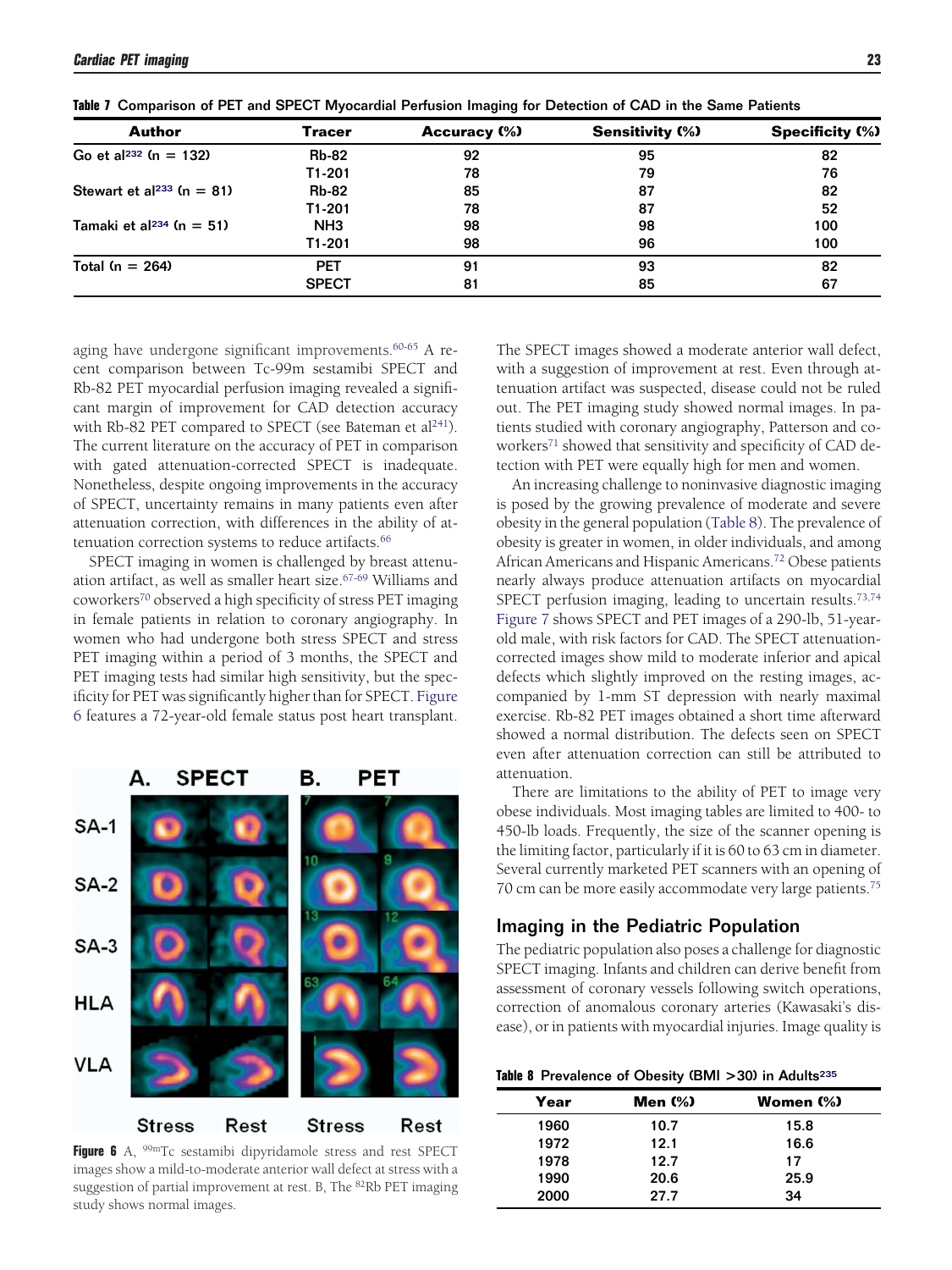<span id="page-7-0"></span>

**Figure 7** A, Stress and rest attenuation-corrected (AC) <sup>99m</sup>Tc sestamibi SPECT images of a 290-lb, 51-year-old male. The SPECT image shows mild-to-moderate inferior and apical ischemia and partial scarring. B, The stress and rest PET images showed normal distribution.

limited by poor resolution and low usable activity of 201Tl. 99mTc sestamibi and <sup>99m</sup>Tc tetrofosmin images are compromised by high liver activity in close proximity to the small heart. We have found the results of PET <sup>82</sup>Rb myocardial perfusion imaging in infants and in small children to be excellent. The short half-life of 82Rb or 13N ammonia allows sufficiently high doses of tracer to be delivered to achieve good quality images with low radiation exposure to the child.

### Prognostic Value of Myocardial PET Imaging

Given the proven value of PET myocardial perfusion imaging in the diagnosis of CAD, it is expected that the prognostic value of gated PET is also high, similar to SPECT imaging. In 153 patients studied with 82Rb PET imaging, Yoshinaga and coworkers showed 94% event-free survival during a 3-year period in patients with normal PET scans, compared with 62% with mild defects, 58% with moderate defects, and 45% survival with severe defects.<sup>76</sup> VanTosh and coworkers<sup>77</sup> showed that a normal stress PET study in women with chest pain and significant cardiac risk factors predicts a very low cardiac event rate.

### Detection of Diffuse and Early Disease

PET imaging appears to be useful in the diagnosis and prognostication at an early stage in disease and in the measurement of the response to dietary and lifestyle changes and antilipid drug therapy.<sup>78,79</sup> Merhige and coworkers<sup>80</sup> studied 128 patients with CAD with stress and rest 82Rb PET. After aggressive lipid-lowering therapy, 80 patients demonstrated improvement in myocardial perfusion, 64 patients showed

no change, and 34 showed progression of CAD despite treatment at a mean follow-up of 1.5 years. Then, 7.5 months after the second scan, coronary events had occurred in 3.3%, 10.9%, and 17.7% of patients, respectively. Thus, PET perfusion imaging identified 26% of patients with progressive CAD, despite lipid lowering therapy, at a high-risk of subsequent hard coronary events.

#### Base to Apex Flow Gradient Quantification

Invasive studies with Doppler flow and pressure probes have demonstrated a continuous gradient between the proximal and distal portions of coronary arteries with diffuse, though nonobstructive disease, resulting in a gradient in flow reserve.<sup>82</sup> In such patients, once attenuation correction has been successfully applied, Gould and coworkers demonstrated with PET a graded, longitudinal, base-to-apex myocardial perfusion gradient significantly different from normal control subjects (Fig. 8).<sup>82</sup> This observation was confirmed by Pampaloni and coworkers.<sup>83</sup> An abnormal base-to-apex perfusion gradient observed during vasodilator stress suggests the presence of early or preclinical CAD.



**Figure 8** Schema of a longitudinal base-to-apex myocardial perfusion abnormality caused by diffuse coronary artery narrowing compared with segmental perfusion defects caused by localized stenosis. (Reproduced with permission from Gould et al[.82\)](#page-19-0)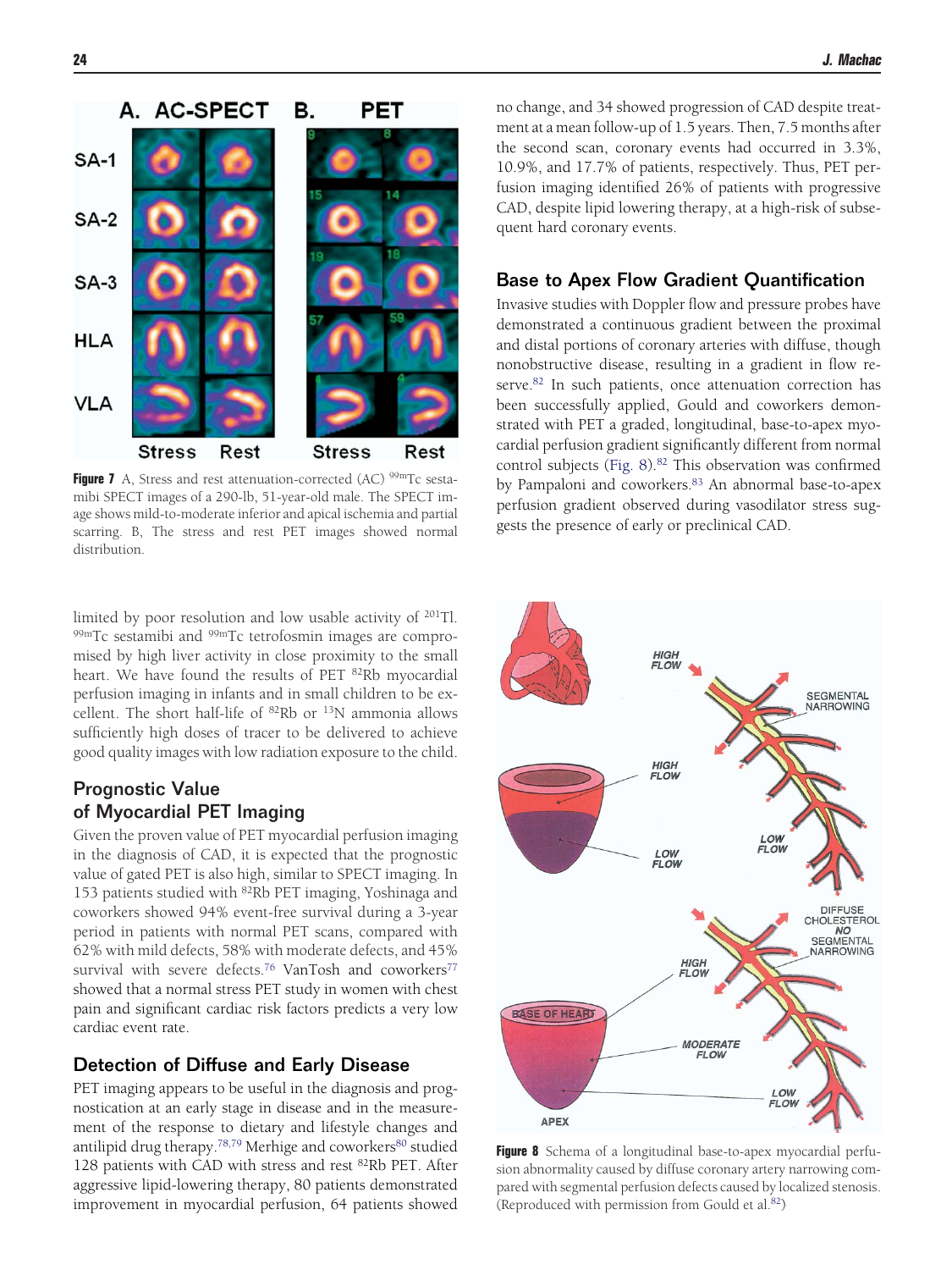<span id="page-8-0"></span>**Table 9** Clinical Applications of Coronary Flow Reserve Quantification

- 1. Verification of efficacy of pharmacological vasodilation
- 2. Detection of global/diffuse disease
- 3. Evaluation of extent of multivessel disease
- 4. Evaluation of significance of individual vessel lesions
- 5. Detection of coronary steal syndrome-collaterals
- 6. Evaluation of endothelial function
- 7. Monitoring therapy

#### Quantification of Myocardial Blood Flow

The noninvasive quantification of myocardial blood flow and coronary flow reserve is one of the most potentially useful but as yet clinically unrealized applications of myocardial PET imaging. Formal quantification of blood flow usually requires a multi-frame (50 frames or so) dynamic PET acquisition. Myocardial and blood-pool activity curves are generated and corrected for decay, partial volume effect, and tissue cross-talk. A compartmental model is then applied to solve for blood flow.

The rapid equilibration of <sup>15</sup>O water between plasma, interstitial space, and intracellular water allows the use of a simple 1-compartment model,<sup>84</sup> making this tracer a favorite in scientific studies of quantitative myocardial perfusion. 15O water is not a very useful clinical perfusion imaging agent because of its poor image quality and a requirement for a cyclotron. 13N ammonia has been used for blood flow measurements in many pioneering studies of myocardial vascular pathophysiology[.85](#page-16-0) With the use of a 2-compartmental model, satisfactory reproducibility and accuracy are obtainable.<sup>86,87</sup> Quantification of blood flow with  $82Rb$  is possible as well. Because of its 75-s half-life, myocardial and blood pool time-activity curves are noisy. Compartmental analysis of 82Rb in humans has yielded a fair reproducibility in our laboratory  $(r = 0.83)$ .<sup>88</sup> Lin and coworkers demonstrated that with specialized wavelet-based noise reduction methods, the correlation between 82Rb flow with 15O water flow was excellent  $(r = 0.94)$ .<sup>89</sup>

Limitations of compartmental modeling include the need for a multiframe dynamic acquisition, requirement for high expertise, and the fact that it is time-consuming. It is likely that standardized acquisition protocols and commercial development of analysis software will make this important PET capability accessible for routine use.

It is possible to estimate blood flow and coronary flow reserve using methods which, although lacking the rigor of compartmental analysis, offer greater simplicity and ease of use. The simplest approach uses the ratio of <sup>82</sup>Rb uptake during stress and during rest after normalization for injected activity. The uptake ratio reflects coronary flow reserve, although it ignores the effects of cardiac output on the plasma tracer activity and decreasing extraction fraction of <sup>82</sup>Rb during hyperemia. The stress/rest <sup>82</sup>Rb uptake ratio has been used successfully as an index of blood flow response to stress the presence of left ventricular hypertrophy and in the detection of coronary steal syndrome.<sup>90-92</sup>

A compromise alternative proposed by Yoshida and co-

workers<sup>93</sup> corrects the uptake of <sup>82</sup>Rb or <sup>13</sup>N ammonia by the summed blood pool activity and by the relation between the extraction fraction and blood flow obtained from animal experiments[.94,95](#page-16-0) This approach (simple model) was validated in animal experiments. We have adapted this method for human studies. A comparison of the simple model with the compartmental model yielded a fair correlation ( $r = 0.72$ , *P*  $0.001$ ), and excellent reproducibility ( $r = 0.97$ ), less susceptible to noise than the compartmental method[.96](#page-16-0) Using a similar method of measuring <sup>82</sup>Rb retention, DeKemp and coworkers showed a good reproducibility and good correlation with microsphere flow measurements ( $r = 0.74$ ;  $P =$ 0.001) in animal studies[.97](#page-16-0)

### Clinical Applications of Myocardial Blood Flow and Coronary Flow Reserve

Some clinical applications of coronary flow reserve (CFR) are listed in Table 9. The first application is quality control to verify the global response to vasodilator stress. A normal flow reserve (greater than 2.0 in our normal population), provides assurance that the stress test was adequate. In patients with decreased flow reserve, ie, patients who ingested some caffeine, those who have small vessel disease because of hypertension or diabetes or endothelial dysfunction because of hyperlipidemia or diabetes,<sup>98,99</sup> or patients with end-stage liver disease,<sup>100,101</sup> the sensitivity of conventional imaging to detect epicardial coronary disease may be limited. In the absence of flow reserve quantification, the adequacy of response to pharmacological stress is unknown.<sup>102</sup>

Another important application is to help detect extensive epicardial disease in a high-risk patient with normal or minimally abnormal stress and rest images due to "balanced ischemia." Figure 9 shows stress and rest images of a 70-year-old male with multiple risk factors for CAD and mild chest pain.



**Figure 9** Tomographic slices (A) and the polar maps (B) of stress and rest 82Rb PET images of a 70-year-old male with multiple risk factors for CAD and mild chest pain. The images suggest only minimal apical and inferolateral ischemia. The CFR was 1.3, indicating severe diffuse disease.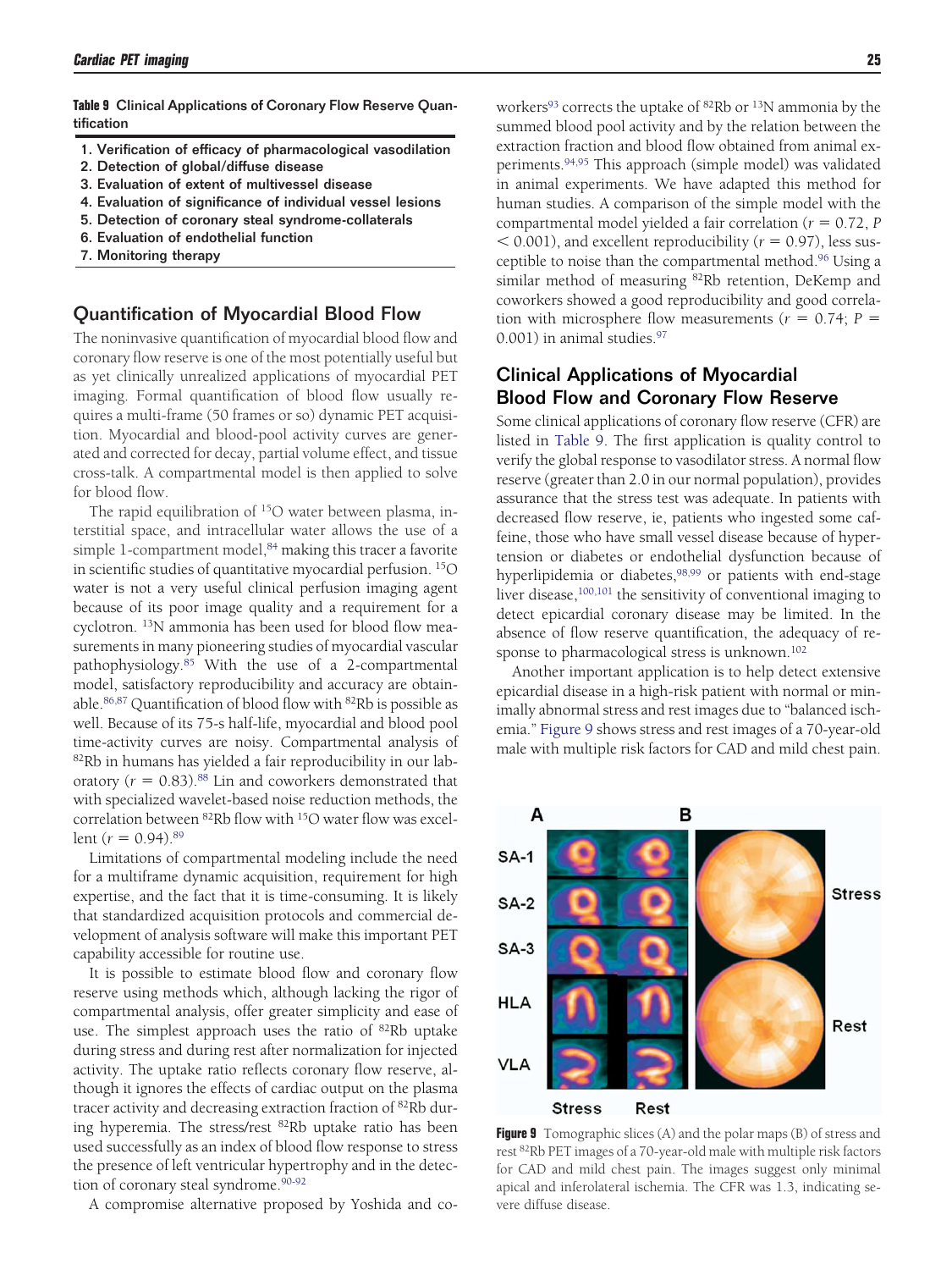During dipyridamole stress, the ECG response was negative, and the stress 82Rb PET images showed only minimal apical and inferolateral ischemia. This would not necessarily be a patient for invasive evaluation, were it not for the fact that the global CFR was only 1.3 (normal CFR 2.0). The patient's angiogram showed 3-vessel disease, which was deemed most severe in the OM1 branch of the left circumflex artery. Quantification of coronary flow reserve has recently been shown to improve differenciation between 3-vessel and 1-vessel disease. Flow reserve quantification thus helps define the full extent of multi-vessel disease,<sup>103</sup> by assessing disease severity not only in the abnormal segments but also in the "normal" segments, when these "normal" segments are used for normalization of stress and rest images.

Coronary arteriography is considered the "gold standard" for evaluating the severity of coronary stenosis. Muzik and coworkers found a high diagnostic accuracy and sensitivity using absolute <sup>13</sup>N ammonia blood flow for the detection of coronary disease. In patients with a low probability of CAD, the specificity was also high, whereas an abnormal flow reserve in regions with angiographically normal territories in patients with CAD elsewhere was postulated to represent early functional vascular abnormality.<sup>104</sup> Because the resistance to blood flow through a stenotic lesion depends on a number of lesion characteristics, the physiologic significance of coronary lesions of intermediate severity often is difficult to determine from angiography alone.<sup>105-108</sup> Multiple factors other than lesion diameter influence the measured coronary flow reserve, including the heart rate, resting blood flow, the left-ventricular end-diastolic pressure, contractility, and the magnitude of dipyridamole-induced hyperemia,<sup>109-112</sup> Nevertheless, there is a role for the accurate assessment of the physiological severity of coronary stenoses as a more objective determination of medical versus mechanical treatment of coronary artery stenosis and for monitoring of the results of their treatment, since clinical tools, such as chest pain, are poorly related to stenosis severity.

Another application of occasional usefulness in intervention is the assessment of collaterals in diseased regions. It is axiomatic that blood flow in diseased arteries does not increase to the same degree as in normal vessels. In multivessel disease, in regions supplied by collaterals, blood flow may actually decrease with stress, demonstrating "coronary steal," which can be detected by quantification of regional blood flow[.113-115](#page-16-0) Knowledge of such collaterals, which can't always be seen angiographically, can help in the planning of highrisk intervention procedures.

Another application is the monitoring of the progression or possible regression of diffuse disease in atherosclerosis, hypertension, diabetes, hyperlipidemia, and posttransplant vasculopathy[.116-118](#page-16-0) The patient shown in [Figure 9](#page-8-0) declined CABG and allowed the revascularization of only the OM1, the most severely diseased vessel. The patient was placed on a rigorous antilipid regimen with diet and medication. One year later, the PET study was repeated. The study did not show any focal abnormality, and the global CFR was 2.2 (normal), and at 2 years, the CFR was 2.9, demonstrating reversibility of the hemodynamic effects of CAD with diet and antilipid medication alone, a phenomenon documented in the literature.<sup>119-121</sup>

#### Detection of Early Disease

Decreased CFR has been found even in the absence of coronary stenoses, in normal-appearing vessels in patients with coronary disease in other vessels[.122-124](#page-16-0) The presence of even mild, nonobstructive coronary disease was found to be predictive of progression to clinically significant disease in 6 years[.125](#page-17-0) Quantitative PET offers a sensitive tool to detect early disease in high risk asymptomatic individuals with family history of CAD[.127](#page-17-0) CFR has been shown to be decreased in hypertrophic disease states,<sup>127</sup> in poorly controlled diabetes or hyperlipidemia[.128-130](#page-17-0) Glycemic control and reduction of serum lipids through low-fat diet, exercise and antilipid drugs have been shown to lead to improvements in CFR[.131,132](#page-17-0)

*Cold Pressor Stress Testing.* The vascular endothelium plays an important role in the regulation of circulatory function and in the structural and functional integrity of the vascular wall[.133](#page-17-0) Intracoronary acetylcholine normally causes endothelial release of nitric oxide (NO) and vasodilation. In the presence of endothelial disease, acetylcholine produces lack of vasodilation, or even vasoconstriction. Abnormal endothelium-dependent coronary vasomotion has been found to be an independent predictor of coronary artery disease and of coronary events[.134-136](#page-17-0) Normal response has been restored after cholesterol lowering and antioxidant therapy[.137](#page-17-0)

Endothelial function also can be studied with flow-dependent vasodilation in response to cold-pressor testing (CPT)[.138](#page-17-0) CPT consists of immersing one hand in ice or ice water for 60 s before the injection of a flow tracer and for 60 s after the injection. CPT results in sympathetic stimulation<sup>139</sup> and alpha-adrenergic mediated vasoconstriction of vascular smooth muscles, which is, under normal conditions, offset by flow-mediated vasodilation and a possible direct adrenergic-induced endothelium-dependent vasodilator response.<sup>140</sup> In the presence of endothelial disease or atherosclerosis, the vasoconstrictor component is left unopposed[.141,142](#page-17-0) Changes in luminal area of the epicardial vessels during CPT correlate with changes in coronary blood flow, demonstrating that flow-dependent vasodilation can be studied with measurements of coronary blood flow[.143,144](#page-17-0) A 30% to 40% increase in blood flow is considered a normal response to CPT. Despite angiographically normal coronary arteries, a diminished or even paradoxically decreased endothelium-dependent flow response may result in a mismatch between demand and supply, that has been related to myocardial ischemia during daily life.<sup>145-147</sup> An example is given by a 58-yearold female with hyperlipidemia and chest pain, who was initially diagnosed with a distal LAD artery occlusion, which was treated with a stent. After several years of doing well, the patient presented with atypical chest pains at night and in cold weather. An angiogram showed no obstructive disease. The patient underwent serial imaging at rest, CPT, and adenosine stress testing with Rb-82 PET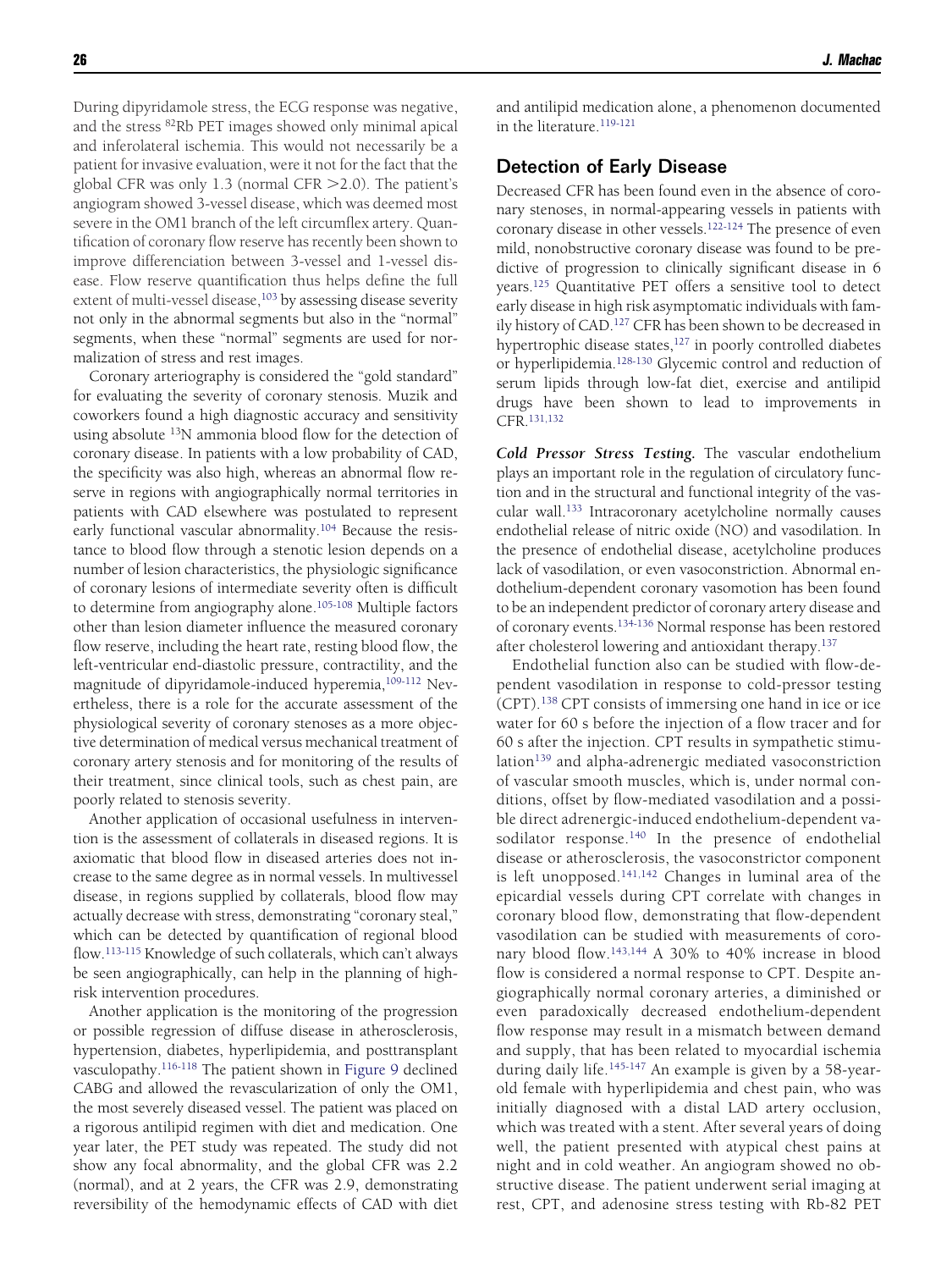

**Figure 10** <sup>82</sup>Rb PET tomographic images (A) and polar maps (B) of adenosine stress, CPT, and resting images of a 58-year-old female with atypical chest pains at night and in cold weather but no obstructive coronary disease. Resting perfusion is normal. The adenosine stress images show mild anteroapical hypoperfusion. The coldpressor perfusion images show moderate anteroapical and extensive mild anterior, anterolateral, and septal hypopoperfusion.

imaging. The results are shown in Figure 10. The resting images are normal. The adenosine stress images show mild anteroapical hypoperfusion suggestive of a base-to-apex flow gradient, as proposed in Figure 8. The cold-pressor images show moderate anteroapical and extensive mild anterior, anterolateral, and septal hypopoperfusion accompanied by her usual chest pain. The patient was given a calcium channel blocker, and more aggressive antilipid therapy with complete relief of symptoms.

Abnormal responses to CPT have been found in early coronary artery disease,<sup>148</sup> hyperlipidemia,<sup>149,150</sup> insulin resistance,<sup>151</sup> diabetes,<sup>152,153</sup> elevated CRP levels,<sup>154</sup> the metabolic syndrome,<sup>155</sup> elevated leptin levels in obese individuals,<sup>156</sup> and smoking[.157,158](#page-17-0) Endothelial dysfunction is reversible with insulin-sensitizing drugs in the case of insulin resistance, improved glycemic control or ACE inhibitors in diabetes, L-arginine, citric acid or smoking cessation in smokers, and antilipid therapy in patients with elevated serum lipids[.159-162](#page-17-0) Abnormal CPT results have been associated with menopause,<sup>162</sup> that can be reversed by long-term hormone replacement therapy[.163](#page-18-0)

The response to CPT is more dramatic compared with the minimal changes in angiographic CAD lesion characteristics or lumen diameter<sup>164</sup> and tends to be more sensitive than the response to hyperemia (dipyridamole or adenosine).<sup>165</sup> The fact that some patients with risk factors have a normal response to CPT, whereas others have an abnormal response, or that some "normal" subjects may have an abnormal response,<sup>166</sup> attest to the variability of the susceptibility of the individual. Of relevance is the observation that only 50% of the total attributable risk burden for CAD can be related to conventional risk factors,<sup>167,168</sup> warranting an alternative determination of risk for the development of atherosclerosis. Noninvasive CPT can serve as an early marker of endothelial dysfunction, and development of atherosclerosis, that is susceptible to reversibility with diet and medication[.169](#page-18-0)

# **Is Myocardial PET Perfusion Imaging Cost-Effective?**

The use of PET perfusion imaging has been shown to be cost-effective through its enhanced diagnostic power. The results of an analysis by Gould and coworkers<sup>170-172</sup> are shown in Figure 11. The most expensive diagnostic approach is that of coronary angiography in all patients with a pretest probability of less than 70%. In patients with a greater than 70% likelihood of disease, angiography is more cost-effective for diagnosis. Both SPECT and PET achieve a savings compared with performing angiography, due to deceased referral for unnecessary coronary catheterization. PET achieves a savings compared with SPECT for patients with a probability of disease between 0 and 60. If only half of patients with an abnormal noninvasive test undergo angiography, then the cost savings of PET is even greater. A cost analysis by Patterson and coworkers<sup>173</sup> came to similar conclusions.

Merhige<sup>174</sup> studied what actually happens when PET imaging is introduced into clinical practice. 102 patients studied with stress-rest 82Rb PET imaging were identified, with a mean pretest probability for CAD of 37% were compared with 102 matched patients tested with SPECT. After a follow-up of 12 months, the use of PET led to a reduction in the false positive rate resulting in a reduction in angiographies. While there was no significant change in the rate of angioplasties, there was a reduction in the number of bypass operations. The diagnostic cost per patient was similar for SPECT and PET, despite higher cost of PET per study, due to lower referral for further diagnostic studies. The therapeutic



**Figure 11** Comparative costs of <sup>201</sup>Tl SPECT, <sup>82</sup>Rb PET, and coronary angiography as a function of disease prevalence. (Reprinted by permission of the Society of Nuclear Medicine.<sup>238</sup>)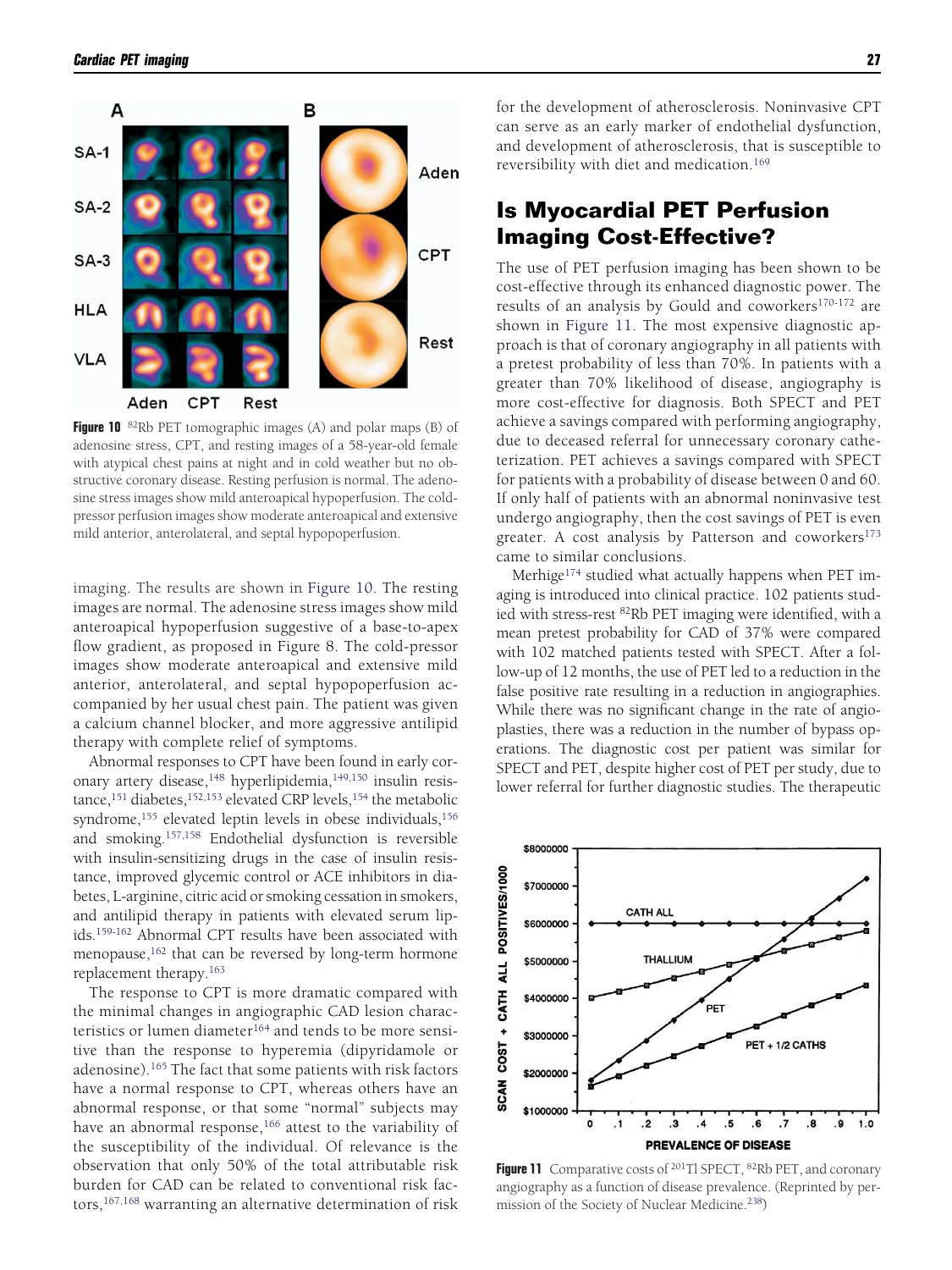cost per patient was lower with PET, attributable to a reduction in the number of bypass operations, as predicted by Patterson and coworkers[.175](#page-18-0)

# **Myocardial Viability**

#### Why PET Viability Imaging Matters

Viability imaging is reviewed separately in this seminar. The consideration of myocardial viability is important in a patient with impaired left ventricular function because of coronary artery disease with a possibility of revascularization. Flow measurements in these dysfunctional regions by SPECT or PET perfusion imaging, particularly those with mild-to-moderate flow reduction do not by themselves distinguish between regions with potentially reversible dysfunction and regions with irreversible dysfunction.<sup>176</sup> Combined metabolic and perfusion PET imaging offers diagnostic power in the prediction of myocardial functional recovery of viable myocardium.

It also has high prognostic power in predicting symptomatic improvement in patients with congestive heart failure<sup>177</sup> and predicting high level of cardiac events in patients with poor left ventricular function in the presence of significant areas of perfusion-metabolism mismatch treated medically, and lower event rate in patients undergoing revascularization[.178-183](#page-18-0)

The clinical value of cardiac FDG-PET imaging in the assessment of myocardial viability in combination with perfusion imaging was demonstrated more than  $18$  years ago.<sup>184</sup> In direct comparison between thallium-201 SPECT or <sup>99m</sup>Tc Sestamibi with FDG imaging in the same patients with very poor left ventricular function, FDG-PET imaging showed incremental benefit over thalium-201 stress-redistribution /reinjection or 99mTc sestamibi SPECT imaging in predicting functional recovery, while in patients with relatively preserved left ventricular function, the predictive value was similar[.185,186](#page-18-0) PET viability imaging also has been successfully applied in infants and children with high accuracy, similar to that seen in adults.<sup>187</sup>

In our protocol, the patient undergoes resting perfusion imaging with 82Rb and, whenever possible, pharmacologic stress <sup>82</sup>Rb perfusion imaging. This is followed by FDG-PET imaging, which begins with glucose loading and supplementary insulin.<sup>188</sup> The patient is injected with FDG. After a 1-h rest, the patient then undergoes emission PET imaging, along with a transmission scan.

Because  ${}^{82}$ Rb is an analog of  ${}^{201}$ Tl, it is not surprising that 82Rb often shows reversible stress-rest defect, whereas <sup>99m</sup>Tc sestamibi or <sup>99m</sup>Tc tetrofosmin SPECT studies show extensive fixed defects[.189](#page-18-0) Nevertheless, FDG-PET imaging frequently shows additional viability in patients with fixed <sup>82</sup>Rb perfusion defects or in patients with only partial stress-inducible reversibility. An example is a 49-year-old male with a history of myocardial infarction, very poor left ventricular function, and congestive heart failure. Exercise stress <sup>99m</sup>Tc MIBI images (Fig. 12) showed severe apical, anterior, lateral, and inferior defects, with no improvement on the rest images.



**Figure 12** A, <sup>99m</sup>Tc sestamibi (MIBI) exercise stress and rest images in a 49-year-old male with known CAD and congestive heart failure. The MIBI images show severe apical, anterior, lateral, and inferior defects with no improvement on the resting images. B, The dipyridamole stress 82Rb images show severe apical, anterior, lateral and inferior-basal defects, and a moderate-to-severe septal defect. The resting 82Rb images show marked anterior, septal and anterolateral improvement, and mid-inferior improvement. The FDG-PET images showed preserved or increased activity in the anterolateral, lateral, inferior and inferior-basal walls, demonstrating a classical mismatch pattern in these regions.

Dipyridamole stress 82Rb images showed severe apical, anterior, lateral, and inferior defects, and a moderate to severe septal defect. The resting images, however, showed marked anterior, septal and anterolateral improvement, and inferior improvement. The extent of stress-inducible ischemia was at least 50% of the myocardium. In addition, the FDG PET images showed preserved or increased activity in the anterolateral, lateral, inferior and posterior walls, demonstrating a classical mismatch pattern in these regions, occupying at least 50% of the myocardium. About 75% of the myocardial mass showed either stress-inducible ischemia or hibernation, including most of the regions considered scarred by MIBI SPECT imaging. In some instances, it is not necessary to proceed with FDG PET viability imaging, if the stress and rest 82Rb PET imaging provides evidence of ischemia, rather than scarring.

### Studies of PET Perfusion Tracer Kinetics for Viability

Because 82Rb is an analog of 201Tl, an attempt was made to analyze myocardial kinetics with 82Rb. Despite the short halflife of 82Rb, animal studies showed that acutely injured, postischemic myocardium that eventually proved to be viable showed retention of 82Rb, whereas myocardium, which proved to be necrotic, showed washout of 82Rb[.190](#page-18-0) This was supported by clinical studies that measured the washout rate between 1 to 2 min after injection versus 4 to 6 min afterward [\(Fig. 13\)](#page-12-0) and compared uptake and retention of 82Rb in com-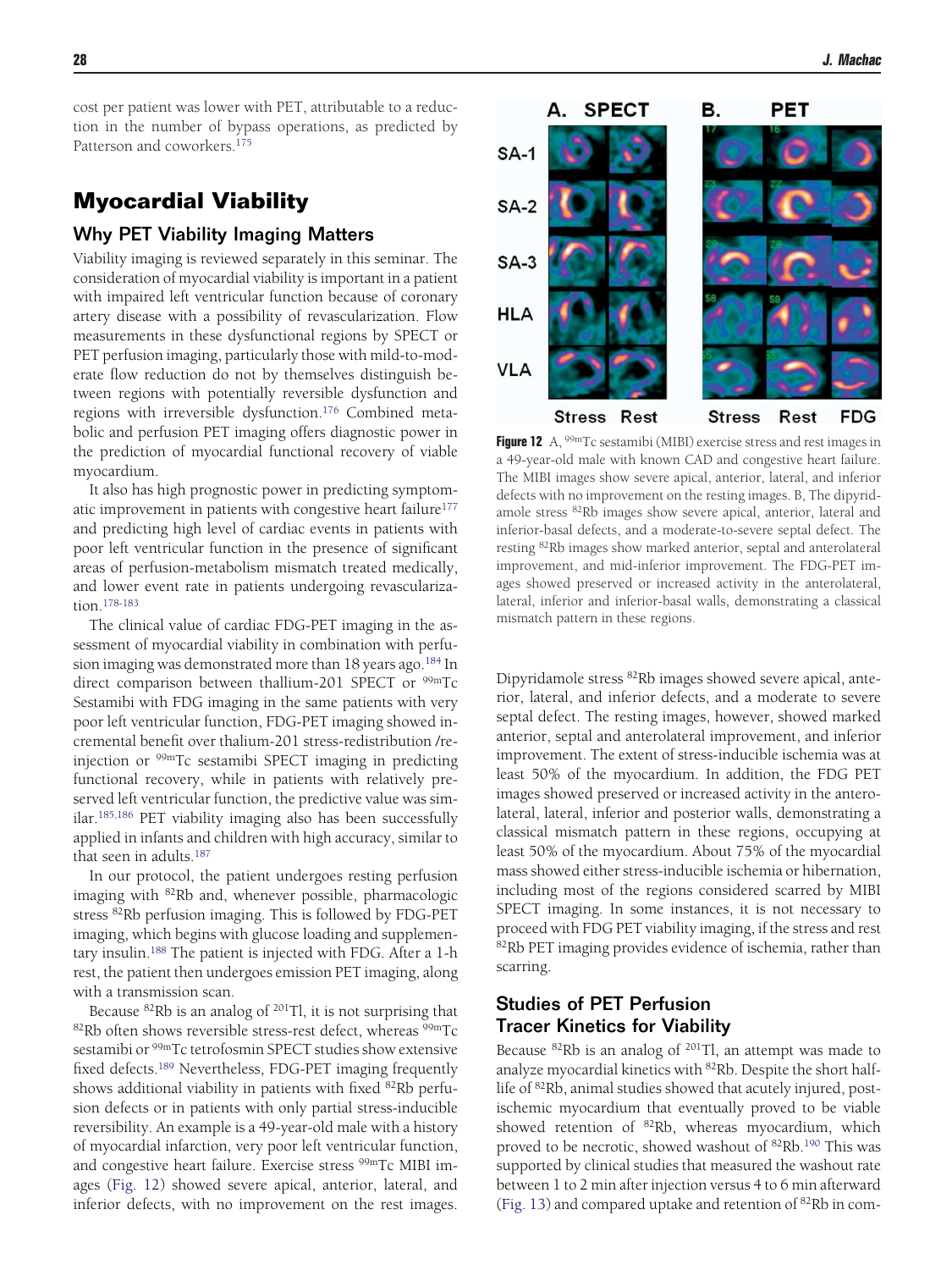<span id="page-12-0"></span>

**Figure 13** Schematic of the imaging protocol utilizing washout or retention of Rb-82 for assessing myocardial viability. (Reprinted by permission of the Society of Nuclear Medicine[.239\)](#page-19-0)

parison to FDG-PET imaging studies.<sup>191,192</sup> Another study found a significant difference in 82Rb kinetics between metabolically active and irreversibly injured myocardium.<sup>193</sup> We found a greater 82Rb washout rate with increasing severity of defects, regardless of the FDG uptake.<sup>194</sup> This issue remains open to further studies.

Beanlands and coworkers<sup>195</sup> studied the ability of  $13N$  ammonia kinetic modeling to calculate viability and compared the results with 18F FDG uptake. Flow and the volume of distribution were both reduced in the hypoperfused regions of patients with scar, whereas partially preserved flow and volume of distribution were seen in regions with viability. The sensitivity and specificity of this combination were 100% and 90%, respectively. These interesting results deserve further studies.

# **Technical Problems Encountered With Cardiac PET Imaging**

The vast majority of patients tolerate PET imaging well. Occasional patients do feel claustrophobic. Patients should be offered sedation in that event. Frequently, a thorough explanation of the procedure, providing reassurance, soothing or favorite music, and close supervision can overcome this difficulty without medication.

Myocardial PET imaging is subject to artifacts. A faulty detector block can cause a major streak and defect artifact. Recognition and checking the PET blank study aids in diagnosing the problem. The assumption of successful PET attenuation correction is that the transmission scan reflects the true position of the heart, diaphragm and adjacent structures. Significant displacement of the average position of the heart due to hyperventilation during stress or a change in respiratory pattern after falling asleep will violate that assumption and leads to artifact.

Our recent work with 178 patients studied with dipyridamole stress and rest <sup>82</sup>Rb PET imaging<sup>196</sup> showed that prevalence of noticeable vertical heart movement of more than 10 mm was 6% in an unselected group of 100 patients, 17% in a subset of 78 asymptomatic patients, and 14% in a subset of 27 patients at low risk of CAD. Despite that, there was no significant increase in frequency of PET scan defects with large or small heart drop in any of patient subgroups, including in the group with low probability of CAD. Fortunately motion does not always lead to artifactual findings, but should be suspected in cases of basal anterolateral, anteroseptal or lateral defects in the presence of excessive displacement.

Analysis of artifacts in PET perfusion images due to transmission-emission misregistration was recently published by Loghin and coworkers,<sup>197</sup> who performed 1177 studies with either 82Rb or 13N ammonia, while varying the order of transmission and emission scans. They found that 21% of subjects had artifactual defects due to transmission-emission misregistration. Misregistration defects were predicted by horizontal plane misregistration, which was predicted by diaphragm displacement between rest and dipyridamole stress images, a greater body mass index, and small heart size. Misregistration was greatest with transmission scans performed early in the imaging protocol. This was predictably greater in obese individuals, suggesting delayed displacement of the diaphragm after positioning due to pressure from abdominal contents. By shifting the emission images to match the transmission scan during postprocessing, the quantitative severity and size of defects was significantly decreased.

This problem needs appropriate software to display superimposed emission and transmission scans, timely visual or automatic recognition of misregistration movement, both in plane and between transaxial planes, and taking corrective measures. When feasible, a separate transmission scan with each of the resting and stress studies used in some laboratories is a useful step [\(Table 5\)](#page-3-0). In our protocol [\(Table 4\)](#page-3-0), we perform the transmission scan after the resting scans, just before the pharmacological stress, thus close in time to both rest and stress imaging. This may account for the relatively lower frequency of displacement misregistration artifact in our studies[.198](#page-18-0)

# **Impact of PET-Computed Tomography (CT)**

Combined PET and CT imaging in a single combined PET-CT unit has become the preferred approach for PET imaging in oncology. Approximately 80% new PET units installed in 2003 were PET-CT units (GE Medical Systems, personal communication, 2004). [Table 10](#page-13-0) summarizes the potential benefits of PET-CT in cardiac imaging. First, the scout CT scan can, in a few seconds, check the proper positioning of the patient. The CT transmission scan lasting 15 to 30 s reduces imaging time. The time savings is not only the time needed for the pin-source transmission scan, but because the CT transmission scan is relatively free of noise, it reduces the amount of noise in the attenuation-corrected emission scan, thereby reducing the length of time required for the emission scan itself. One group reported saving 12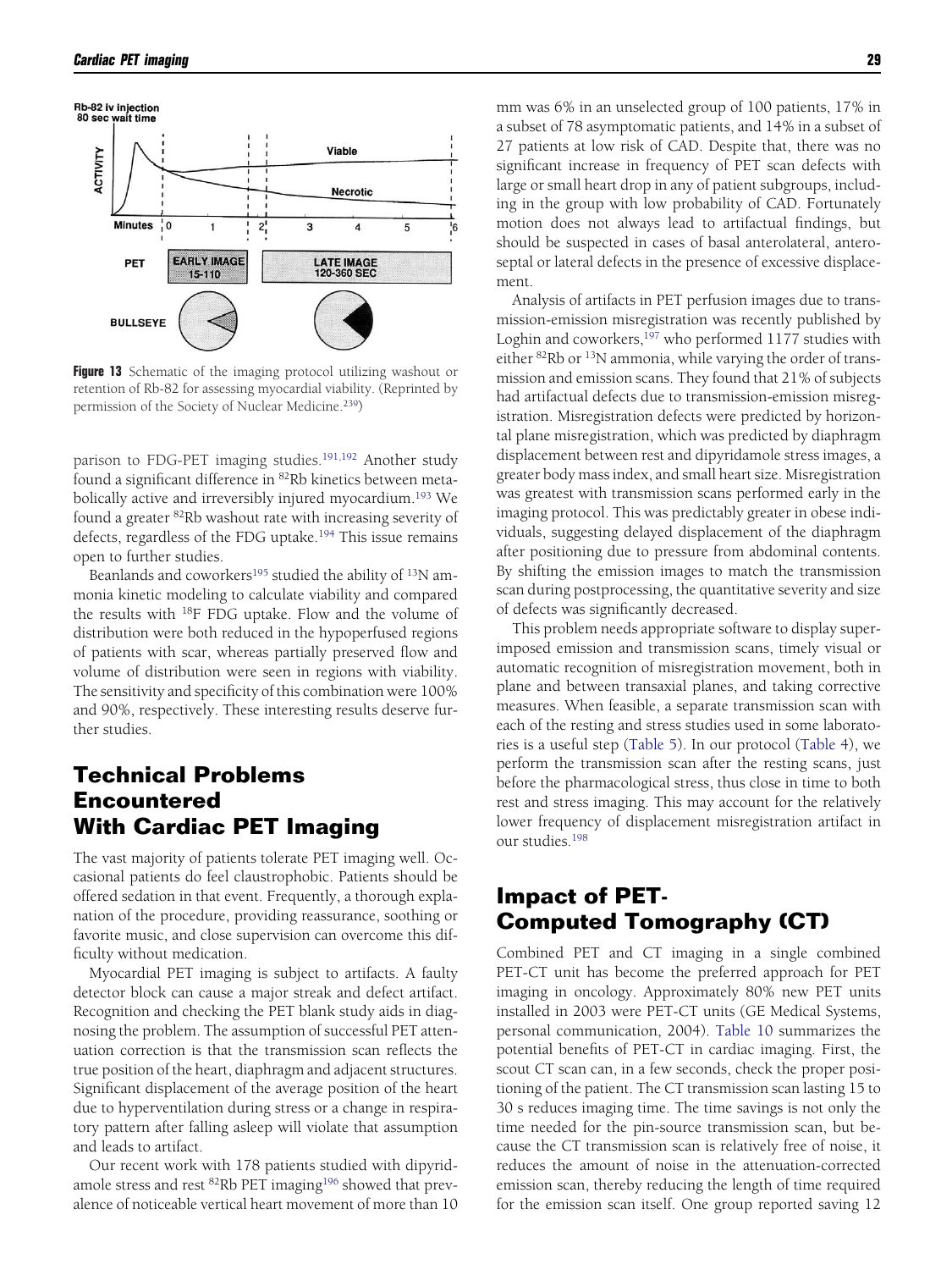#### <span id="page-13-0"></span>**Table 10** Value of PET-CT

- 1. Positioning
- 2. Attenuation correction
- 3. Calcium scoring
- 4. Coronary angiography
- 5. Contrast ventriculography

min per study after switching from a dedicated PET system to a PET-CT system.<sup>199</sup> Because 30 to 35 min are required for the entire study, with possibly 45 minutes for the more difficult patients,<sup>200</sup> throughput should be enhanced.

PET-CT imaging holds both challenges and solutions for the attenuation correction problem. It is possible to repeat the CT transmission scan separately for both rest and stress images[.201](#page-18-0) The CT transmission and PET emission scans can be easily displayed using existing display software. The CT transmission map can be potentially moved to provide more reliable attenuation correction.

CT attenuation correction also is more susceptible to artifacts produced by metallic implants or pacemakers, than pin source-produced attenuation maps. A very short scanning time for the CT attenuation map may under-sample the position of the heart and diaphragm, due to cardiac contraction, and respiratory movement,<sup>202</sup> seen frequently in whole body PET imaging for oncology purposes.<sup>203</sup> The transmission scan needs to be obtained over a sufficient number of respiratory and cardiac cycles, to match the average position of the heart during the emission scan at rest and again during stress.<sup>204</sup> The radiograph tube current used for the transmission scan needs to be low, to minimize radiation exposure. Such an approach has been taken at the Brigham and Women's Medical Center (Table 11). The most optimal protocol for PET-CT has not yet been determined, due to the limited experience with PET-CT imaging of the heart. Respiratory gating of the CT as well as the PET images offers the potential for a closer emission-transmission match.<sup>205-207</sup> It is hoped that PET camera manufacturers will address this important need.

Another potential application of PET-CT is the possibility of obtaining coronary calcium scores at the same imaging session as the PET scan, which is feasible with an 8- or 16 slice multidetector CT scanner. Calcium scoring requires a higher current from the CT radiograph tube than the transmission scan, resulting in higher patient radiation exposure, but still lower than for CT diagnostic imaging. The clinical value of coronary calcium scoring is at this time still an open question in clinical practice. In patients with risk factors but few symptoms being screened for CAD, calcium scoring can add specificity when the calcium score is low and the perfusion results are equivocal or abnormal due to endothelial dysfunction. The calcium score can add sensitivity in the detection of preclinical CAD, even in the presence of normal myocardial perfusion. Facta and coworkers<sup>208</sup> found that the presence of calcium is associated with mild functional alteration of coronary circulation in apparently healthy individuals, whereas in type 2 diabetic patients, coronary vasomotion abnormalities were independent of epicardial calcifications.

By contrast, Prior and coworkers<sup>209</sup> found that the flow response to CPT or adenosine did not correlate with calcium scores. Glass and coworkers<sup>210</sup> found that the presence, location, and severity of myocardial perfusion defects or angiographic lesions did not correlate with global calcium scores. Thus, regional coronary disease and calcium deposition provide different information. Their interaction and significance needs to be explored.

An intriguing possibility is the potential value of CT coronary angiography performed together with PET rest and stress and/or viability imaging in selected patients. Multislice (16 slices or greater) CT scans have been found to have sufficient temporal resolution to image, with intravenous contrast, coronary arteries with a diameter or 1.5 mm or greater, with a reported sensitivity for 50% or greater coronary lesions of 86% to 92%, a specificity of 93% to 99%, and accuracy of 93% compared with invasive coronary angiography[.211,212](#page-19-0) There are limitations in visualizing lesions in the smallest distal vessels, and in the presence of heavy calcifications. The latter limitation can be overcome with the aid of the PET perfusion results.<sup>213</sup>

It is conceivable that patients with known or suspected disease could be studied with sequential stress-rest perfusion imaging and CT angiography and ventriculography, allowing acquisitions of superimposed images of both coronary anatomy, perfusion, wall motion, and viability[.214](#page-19-0) This complete set of spatially mapped information could add precision and ease to decision-making for interventions in multivessel disease intervention planning, or in patients with physiologically abnormal perfusion but anatomically normal coronary arteries. This proposition still needs to be tested in clinical studies.

### **Future Prospects**

 $\overline{a}$ 

The extensive infrastructure of PET scanners, availability of perfusion and viability tracers and reimbursement have set the stage for more widespread use of PET for indications shown to be of benefit. In the meantime, there have been several major paradigm shifts in the understanding and management of coronary disease, in which PET imaging of the heart is well suited to play a role. One is the shift in emphasis from the assessment of structural to functional alterations. With quantification of myocardial blood flow, PET can detect

**Table 11** Imaging Protocol for 82Rb PET Imaging With a PET-CT Scanner<sup>234</sup>

| <b>Procedure</b>              | Time             |
|-------------------------------|------------------|
| <b>Positioning (Scout)</b>    | 1 min            |
| CT transmission scan          | 1 min            |
| Rest gated imaging            | 8 min            |
| Rest perfusion imaging        | 8 min            |
| <b>Pharmacological stress</b> | 7 min            |
| CT transmission scan          |                  |
| Stress imaging                | 8 min            |
| <b>Total duration</b>         | $33 \text{ min}$ |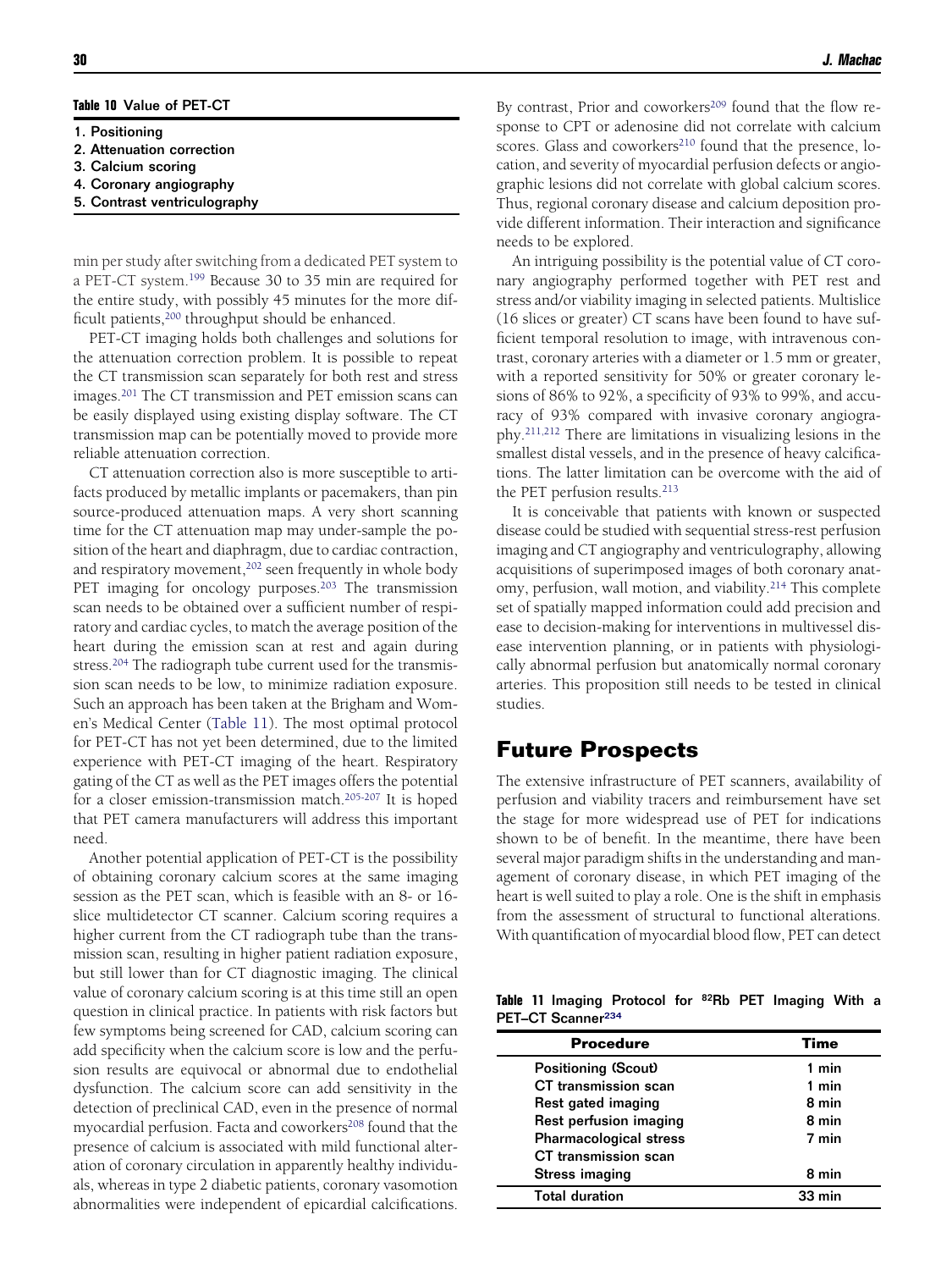<span id="page-14-0"></span>early endothelial disease in the absence of obstructive disease, which is predictive of future development of disease, even in patients that lack classical risk factors, and which can be reversed by lifestyle, dietary, and pharmacologic interventions. Thus, the study of endothelial dysfunction is suggested to be a key to the early diagnosis and control of early coronary disease. Another unique feature of PET is the ability to image as yet nonroutine tracers labeled with isotopes like  $^{18}F$ ,  $^{11}C$ , and 13N. Finally, a major paradigm shift is offered by the intriguing potential of combined multimodality imaging, represented by PET-CT imaging. The growing PET infrastructure is allowing PET imaging to become a tool in the noninvasive assessment of in vivo cellular metabolism, receptor function and gene expression, which hold great potential in applications beyond perfusion and glucose metabolism discussed in this review.

#### Acknowledgments

The author wishes to thank Ms. Arlene Travis, RN, and Ms. Judy Wood for valuable assistance in the preparation of the manuscript.

#### References

- 1. Kong BA, Shaw LS, Miller DD, et al: Comparison of accuracy for detecting coronary artery disease and side-effect profile of dipyridamole thallium-201 myocardial perfusion imaging in women versus men. Am J Cardiol 70:168-173, 1992
- 2. Nishimura S, Mahmarian JJ, Boyce TM, et al: Quantitative thallium-201 single-photon emission computed tomography during maximal pharmacologic coronary vasodilation with adenosine for assessing coronary artery disease. J Am Coll Cardiol 18:736-745, 1991
- 3. Bateman TM, Maddahi J, Gray RJ, et al: Diffuse slow washout of myocardial thallium-201: a new scintigraphic indicator of extensive coronary artery disease. J Am Coll Cardiol 4:55-64, 1984
- 4. Aarnoudse WH, Botman KJ, Pijls NH: False-negative myocardial scintigraphy in balanced three-vessel disease, revealed by coronary pressure measurement. Int J Cardiovasc Intervent 5:67-71, 2003
- 5. Stolzenberg J: Dilataiton of left ventricular cavity on stress thallium scan as an indicator of ischemic disease. Clin Nucl Med 5:289-291, 1980
- 6. Kumar SP, Movahed A: Importance of wall motion analysis in the diagnosis of left main disease using stress nuclear myocardial perfusion imaging. Int J Cardiovasc Imaging 19:219-224, 2003.
- 7. Martin W, Tweddel AC, Hutton I: Balanced triple-vessel disease: enhanced detection by estimated myocardial thallium uptake. Nucl Med Commun 13:149-153, 1992
- 8. Falk E, Shah PK, Fuster V: Coronary plaque disruption. Circulation 92:657-671, 1995
- 9. Libby P: Molecular bases of the acute coronary syndromes. Circulation 91:2844-2850, 1995
- 10. Farb A, Tang AL, Burke AP, et al: Sudden coronary death: frequency of active coronary lesions, inactive coronary lesions, and myocardial infarction. Circulation 92:1701-1709, 1995
- 11. Gould KL, Martucci JP, Goldberg DI, et al: Short-term cholesterol lowering decreases in size and severity of perfusion abnormalities by positron emission tomography after dipyridamole in patients with coronary artery disease. Circulation 89:1530-1538, 1994
- 12. Gould K, Ornish D, Scherwitz L, et al: Changes in myocardial perfusion abnormalities by positron emission tomography after long-term, intense risk factor modification. JAMA 274:894-901, 1995
- 13. Czernin J, Barnard RJ, Sun KT, et al: Effect of short-term cardiovascular conditioning and low-fat diet diet on myocardial blood flow and flow reserve. Circulation 92:197-204, 1995
- 14. Yokoyama I, Momomura S, Ohtake T, et al: Improvement of impaired

myocardial vasodilation due to diffuse coronary sclerosis in hypercholesterolemics after lipid-lowering therapy. Circulation 100: 117-122, 1999

- 15. Huggins GS, Pasternak RC, Alpert NM, et al: Effects of short-term treatment of hyperlipidemia on coronary vasodilator function and myocardial perfusion in regions having substantial impairment of baseline dilator reverse. Circulation 98:1291-1296, 1998
- 16. Brunel P, Bourassa MG, Wiseman A: Different rates of coronary disease progression in patients with normal and mildly disease coronary arteries. Coron Art Dis 2:449-454, 1991
- 17. Glover DK, Ruiz M, Edwards NC, et al: Comparison between Tl-201 and Tc-99m sestamibi uptake during adenosine induced vasodilation as a function of coronary artery severity. Circulation 91:813-820, 1995
- 18. Glover DK, Okada RD: Myocardial kinetics of Tc-MIBI in canine myocardium after dipyridamole. Circulation 81:628-637, 1990
- 19. Sinusas AJ, Shi QX, Saltzberg MT, et al: Technetium-99m tetrofosmin to assess myocardial blood flow: experimental validation in an intact canine model of ischemia. J Nucl Med 35:664-671, 1994
- 20. Hachamovich R, Berman DS, Kiat H, et al: Incremental prognostic value of adenosine stress myocardial perfusion single-photon emission computed tomography and impact on subsequent management in patients with or suspected of having myocardial ischemia. Am J Cardiol 80:426-433, 1997
- 21. DePuey EG, Rozanski A: Using gated technetium-99m-sestamibi SPECT to characterize fixed myocardial defects as infarct or artifact. J Nucl Med 36:952-955, 1995
- 22. Rigo P, VanBaxen P, Safi JF, et al: Quantitative evaluation of a comprehensive motion, resolution, and attenuation correction program: Initial experience. J Nucl Cardiol 5:458-468, 1998
- 23. O'Connor MK, Kemp B, Anstett F, et al: A multicenter evaluation of commercial attenuation compensation techniques in cardiac SPECT using phantom models. J Nucl Cardiol 9:361-376, 2002
- 24. Gould KL, Schelbert H, Phelps M, et al: Noninvasive assessment of coronary stenoses with myocardial perfusion imaging during pharmacologic coronary vasodilation. Am J Cardiol 43:200-208, 1979
- 25. Schelbert H, Wisenberg G, Phelps M, et al: Noninvasive assessment of coronary stenoses by myocardial imaging during pharmacological coronary vasodilation, VI: Detection of coronary artery disease in man with intravenous  $14\text{-}NH_3$  and positron computed tomography. Am J Cardiol 49:1197-1207, 1982
- 26. Tillisch J, Brunken R, Marshall R, et al: Reversibility of cardiac wall motion abnormalities predicted by positron emission tomography. N Engl J Med 314:884-888, 1986
- 27. Phelps ME, Cherry SR: The changing design of positron imaging systems. Clin Pos Imaging 1:31-45, 1988
- 28. Schelbert HR, Phelps ME, Hoffman EJ, et al: Regional myocardial perfusion assessed with N-13 labeled ammonia and positron emission computerized axial tomography. Am J Cardiol 43:209-218, 1979
- 29. Schelbert HR, Phelps ME, Huang SC, et al: N-13 ammonia as an indicator of myocardial blood flow. Circulation 63:1259-1272, 1981
- 30. Beanlands R, Muzik O, Hutchins G, et al: Heterogeneity of regional nitrogen 13-labeled ammonia tracer distribution in the normal heart: Comparison with rubidium-82 and copper-62-labeled PTSM. J Nucl Cardiol 35:1122-1124, 1994
- 31. Tamaki N, Ruddy TD, Dekamp R, et al: Myocardial perfusion, in Wahl RL, Buchanan JW, (eds): Principles and Practice of Positron Emission Tomography. Philadelphia, PA, Lippincott, Williams & Wilkins, 2002 pp 320-333
- 32. Bergmann SR, Fox KAA, Rand AL, et al: Quantification of regional myocardial blood flow in vivo with  $H<sub>2</sub>15O$ . Circulation 70:724-733, 1984
- 33. Kim SH, Machac J, Almeida O, et al: Optimization of rubidium-82 generator performance. Clin Nucl Med 29:135P, 2004
- 34. Meerdink DJ, Leppo JA. Experimental studies of the physiologic properties of technetium-99m agents: Myocardial transport of perfusion imaging agents. Am J Cardiol 66:9E-15E, 1990
- 35. Leppo JA, Meerdink DJ: Comparison of the myocardial uptake of a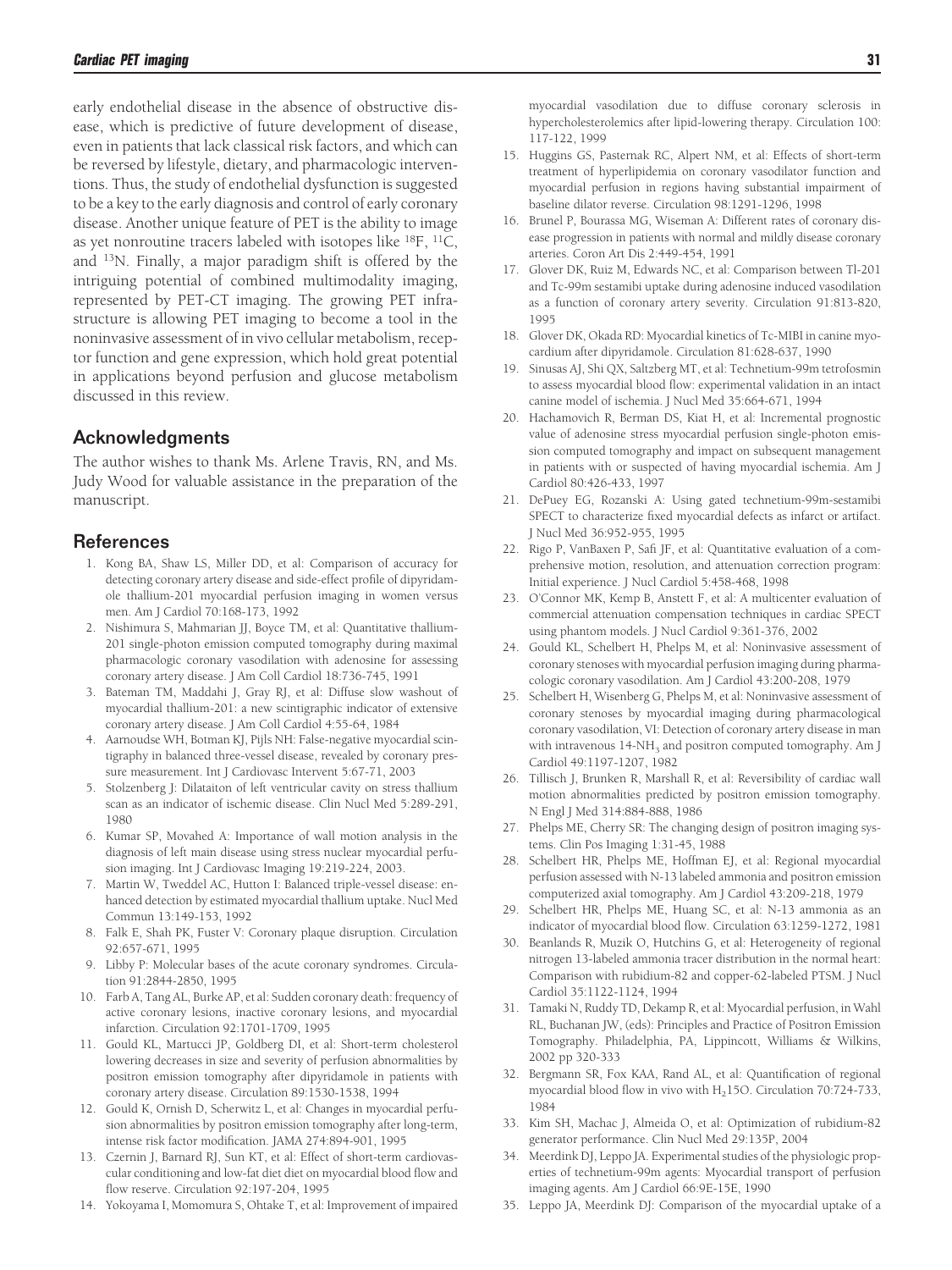<span id="page-15-0"></span>technetium-labeled isonitrile analogue and thallium. Circ Res 65:62-639, 1989

- 36. Mack RE, Nolting DD, Hogancamp CE, et al: Myocardial extraction of Rb-86 in the rabbit. Am J Physiol 197:1175-1177, 1959
- 37. Becker L, Ferreira R, Thomas M: Comparison of Rb-86 and microsphere estimates of left ventricular blood flow distribution. J Nucl Med 15:969-973,1977
- 38. Selwyn AP, Allan RM, L'Abbate A, et al: Relation between regional myocardial uptake of rubidium-82 and perfusion: Absolute reduction of cation uptake in ischemia. Am J Cardiol 50:112-121, 1982
- 39. Goldstein RA, Mullani NA, Marani SK, et al: Myocardial perfusion with rubidium-82. II. Effects of metabolic and pharmacological interventions. J Nucl Med 24:907-915, 1983
- 40. Schelbert HR, Ashburn WL, Chauncey DM, et al: Comparative myocardial uptake of intravenously administered radionuclides. J Nucl Med 15:1092-1100, 1977
- 41. Wyss CA, Koepfli P, Mikolajczyk K, et al: Bicycle exercise stress in PET for assessment in PET for assessment of coronary flow reserve: Repeatability and comparison with adenosine stress. J Nucl Med 33:146- 154, 2003
- 42. Chow BJ, Ruddy TD, Dalipaj MM, et al: Feasibility of exercise rubidium-82 positron emission tomography myocardial perfusion imaging. J Am Coll Cardiol 41:428A, 2003
- 43. Machac J, Chen H, Almeida O, et al: Comparison of filtered back projection vs iterative reconstruction of rubidium-82 PET perfusion images. J Nucl Med 44:270P, 2003
- 44. Machac J, Chen H, Almeida OD, et al: comparison of 2D and high dose and low dose 3D gated myocardial Rb-82 PET imaging. J Nucl Med 43:P188, 2002
- 45. Knesaurek K, Machac J, Krynyckyi BR, et al: Comparison of 2-dimensional and 3-dimensional 82-Rb myocardial perfusion PET imaging. J Nucl Med 44:1350-1356, 2003
- 46. Cherry SR, Sorenson JA, Phelps ME (eds):Physics in Nuclear Medicine (ed 3). Philadelphia, Saunders, 2003, p 351
- 47. Moser KW, Case JA, Bateman TM, et al: A quantitative comparison of 2D and 3D acquisition of Rb-82 myocardial perfusion PET studies on an LSO scanner. J Nucl Med 45:222P, 2004
- 48. DiFilippo FP, Brunken RC, Neumann DR, et al: Initial clinical experience with Rb-82 cardiac PET imaging on a PET/CT system. J Nucl Med 45:117P, 2004
- 49. Machac J, Mosci K, Almeida OD, et al: Gated rubidium-82 cardiac PET imaging: Evaluation of left ventricular wall motion. J Amer Coll Cardiol 39:393A, 2002
- 50. Almeida O, Machac J, Travis A, et al: Measurement of left ventricular ejection fraction with gated cardiac rubidium-82 positron emission tomography. J Nucl Med 45:224P, 2004
- 51. Case JA, Bateman TM, Moser K, et al: comparison of LVEF measurements from ECG-gated Rb-82 myocardial perfusion PET and Tc-99m sestamibi myocardial perfusion SPECT. J Nucl Cardiol 10:S13, 2003
- 52. Hickey KT, Sciacca RR, Bokhari S, et al: Assessment of cardiac wall motion and ejection fraction with gated PET using N-13 ammonia. Clin Nucl Med 29:243-248, 2004
- 53. Cherry SR, Sorenson JA, Phelps ME (eds):Physics in Nuclear Medicine (ed 3). Philadelphia, Saunders, 2003, pp 299-324
- 54. Eisner RL, Patterson RE: Differences between women and men in the heterogeneity of myocardial perfusion images: SPECT Tl-201, Tc-99m sestamibi, and PET Rb-82. J Nucl Cardiol 4:S104, 1997
- 55. Patterson RE, Cloninger K, Churchwell KB, et al: Special problems with cardiovascular imaging in women, in Julian DG, Wenger NK (eds). Women and Heart Disease. London, Martin Dunitz Ltd. p 91, 1997
- 56. Curchwell KB, Pilcher WC, Eisner RL, et al: accuracy of Pet Rb MPI to diagnose coronary artery disease: New software for objective analysis. J Nucl Med 35:23P, 1994
- 57. Churchwell KB, Pilcher WC, Eisner RL, et al: Quantitative analysis of PET: The women's test for coronary disease. J Nucl Med 36:79P, 1995
- 58. Eisner RL, Tamas MJ, Cloninger K, et al: The normal SPECT thallium-201 bullseye display: Gender differences. J Nucl Med 29:1901-1909, 1989
- 59. Shonkoff D, Eisner RL, Gober A, et al: What quantitative criteria should be used to read defects on the SPECT Tl-201 bullseye display in men? ROC analysis. J Nucl Med 28:674-675P, 1987
- 60. DePuey EG, Rozanski A: Using gated technetium-99m-sestamibi SPECT to characterize fixed myocardial defects as infarct or artifact. J Nucl Med 36:952-955, 1995
- 61. Taillefer R, DePuye EG, Udelson JE, et al: comparative diagnostic accuracy of Tl-201 and Tc-99m sestamibi SPECT imaging (perfusion and ECG-gated SPECT) in detecting coronary artery disease in women. J Am Coll Cardiol 29:69-77, 1997
- 62. Choi JY, Lee KH, Kim SJ, et al: Gating provides improved accuracy for differentiating artifacts from true lesions in equivocal fixed defects on technetium 99m tetrofosmin perfusion SPECT. J Nucl Cardiol 5:395- 401, 1998
- 63. Paola E, Smiano P, Watson DD, et al: Value of gating of technetium-99m sestamibi single photon emission tomographic imaging. J Am Coll Cardiol 30:1687-1692, 1997
- 64. Ficaro EP, Fessler JA, Shreve PD, et al: Simultaneous transmission/ emission myocardial perfusion tomography: Diagnostic accuracy of attenuation— corrected 99mTc-sestamibi single photon emission computed tomography. Circulation 93:463-473, 1996
- 65. Hendel RC, Corbett JR, Cullom ST, et al: The value and practice of attenuation correction for myocardial perfusion SPECT imaging: A joint position paper from the American Society of Nuclear Cardiology and the Society of Nuclear Medicine. J Nucl Cardiol 9:135-143, 2002
- 66. O'Connor MK, Kemp B, Anstett F, et al: A multicenter evaluation of commercial attenuation compensation techniques in cardiac SPECT using phantom models. J Nucl Cardiol 9:361-376, 2002
- 67. DePuey EG, Rozanski A: Using gated technetium-99m-sestamibi SPECT to characterize fixed myocardial defects as infarct or artifact. J Nucl Med 36:952-955, 1995
- 68. Taillefer R, DePuey EG, Udelson JE, et al: Comparative diagnostic accuracy of thallium-201 and Tc-99m sestamibi SPECT imaging (perfusion and ECG-gated SPECT) in detecting coronary artery disease in women. J Am Coll Cardiol 29:69-77, 1997
- 69. Hansen CL, Crabbe D, Rubin S: Lower diagnostic accuracy of thallium-201 SPECT myocardial perfusion in women: An effect of smaller chamber size. J Am Coll Cardiol 28:1214-1219, 1996
- 70. Williams B: Women and coronary disease: Is PET rubidium-82 imaging the preferred noninvasive diagnostic test? Appl Imaging Appl Nucl Cardiol 1:1-4, 2000
- 71. Patterson RE, Churchwell KB, Eisner RL: Diagnosis of coronary artery disease in women: Roles of three-dimensional imaging with magnetic resonance imaging or positron emission tomography. Am J Cardiac Imaging 10:78-88, 1996
- 72. Flegal KM, Carroll MD, Ogden CL, et al: Prevalence and trends in obesity among US adults, 1999-2000 JAMA 288:1723-1727, 2002.
- 73. Patterson RE, Cloninger K, Churchwell KB, et al: Special problems with cardiovascular imaging in women, in Julian DG, Wenger NK (eds). Women and Heart Disease. London: Martin Dunitz Ltd. pp 91, 1997
- 74. Bateman TM: PET myocardial perfusion imaging: Making the transition to a clinical routine. Appl Imaging 3:1-6, 2002
- 75. Imaging Technology News, 6:2004, Reilly communications group
- 76. Yoshinaga K, Chow B, DeKemp Robert, et al: prognostic value of rubidium-82 perfusion positron emission tomography: Preliminary results from the consecutive 153 patients. J Am Coll Cardiol 43:338A, 2004
- 77. VanTosh A, Supino PG, Simulever RP, et al: Normal PET myocardial perfusion imaging in women with chest pain predicts a low cardiovascular event rate and favorable long term clinical outcome. J Am Coll Cardiol 37:381A, 2001
- 78. Valensi P, Sachs R, Cosson E, et al: prognostic value of epicardial coronary artery constriction to cold pressor test in type 2 diabetic patients with angiographically normal coronary arteries and no other major coronary risk factors. Diabetes Care 27:208, 2004
- 79. Dorbala S, Mishra R, Logsetty G, et al: PET measurements of coronary flow reserve identify individuals at high risk of developing clinically apparent coronary artery disease (CAD). J Nucl Med 45:236P, 2004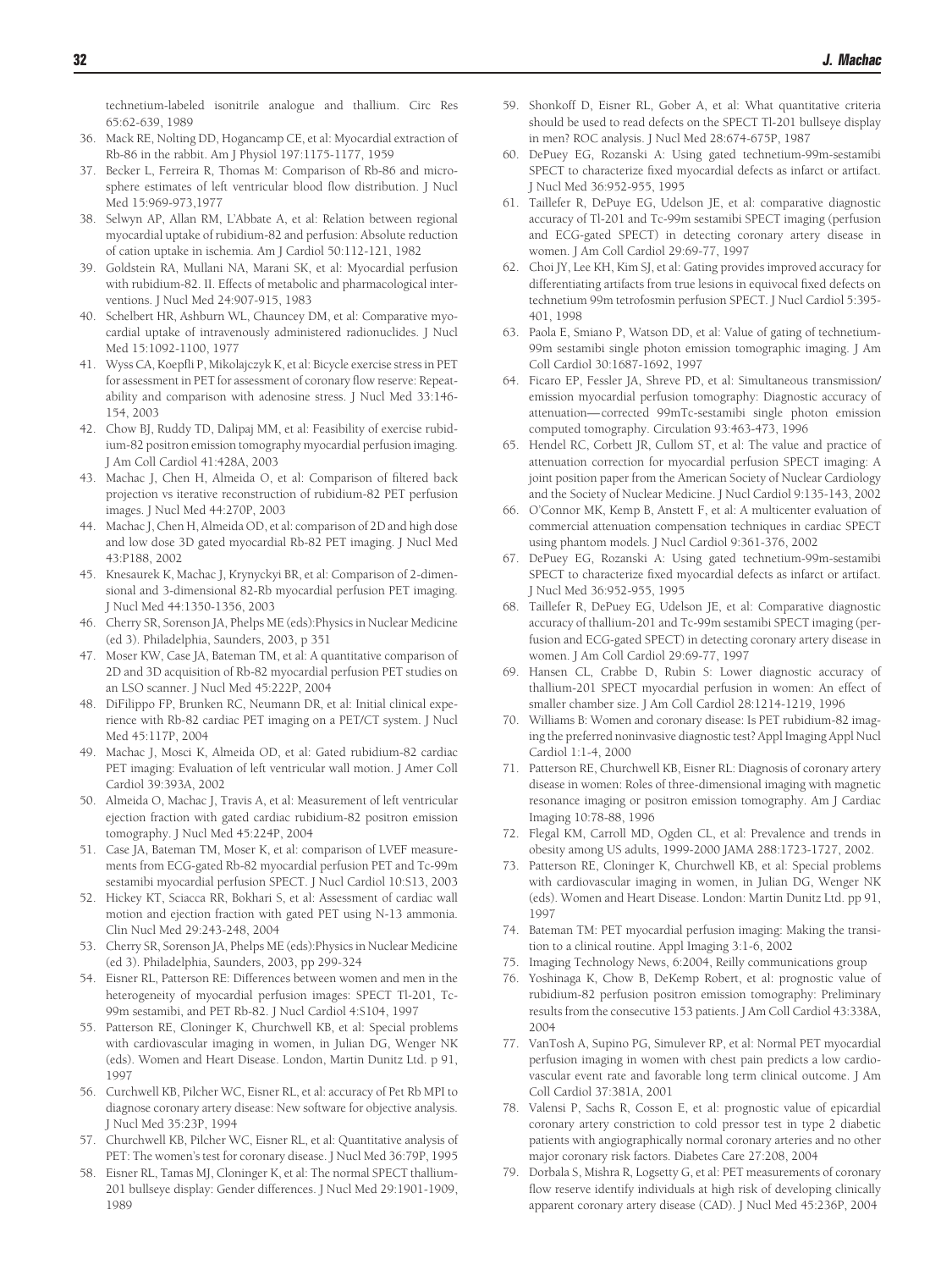- <span id="page-16-0"></span>80. Merhige ME, Watson GM, Oliverio JG, et al: Efficacy of lipid lowering therapy in inducing arrest or reversal of coronary disease as assessed with positron emission tomography. J Am Coll Cardiol 43:332A, 2004
- 81. Kern MJ, Anderson HV: A symposium: The clinical applications of the intracoronary Doppler guidewire flow velocity in patients: Understanding blood flow beyond the coronary stenosis. Am J Cardiol 71: 1D-70D, 1993
- 82. Gould KL, Nakagawa Y, Nakagawa K, et al: Frequency and clinical implications of fluid dynamically significant diffuse coronary artery disease manifest as graded, longitudinal, base-to-apex myocardial perfusion abnormalities by noninvasive positron emission tomography. Circulation 101:1931-1939, 2000
- 83. Hernandez-Pampaloni M, Keng FY, Kudo T, et al: Abnormal longitudinal, base-to-apex myocardial perfusion gradient by quantitative blood flow measurements in patients with coronary risk factors. Circulation 104:527-532, 2001
- 84. Bergmann SR, Fox KAA, Rand AL, et al: Quantification of regional myocardial blood flow in vivo with  $H<sub>2</sub>150$ . Circulation 70:724-733, 1984
- 85. DiCarli M, Czernin J, Hoh CK, et al: Relation among stenosis severity, myocardial blood flow, and flow reserve in patients with coronary artery disease. Circulation 91:1944-1951, 1995
- 86. Nagamachi S, Czernin J, Kim AS, et al: Reproducibility of measurements of regional resting and hyperemic myocardial blood flow assessed with PET. J Nucl Med 37:1626-1631, 1996
- 87. Sawada S, Muzik O, Beanlands RS, et al: Interobserver and interstudy variability of myocardial blood flow and flow-reserve measurements with nitrogen 13 ammonia-labeled positron emission tomography. J Nucl Cardiol. 2:413-422, 1995
- 88. Machac J, Knesaurek K, Chen H, et al: Validation of a practical method of coronary flow reserve quantification with rubidium-82 myocardial PET perfusion imaging. J Nucl Med 44:P90, 2003
- 89. Lin JW, Sciacca RR, Chou RL, et al: Quantification of myocardial perfusion in human subjects using Rb-82 and wavelet-based noise reduction. J Nucl Med 42:201-208, 2001
- 90. Demer LL, Gould KL, Westcot RJ, et al: Noninvasive assessment of coronary artery collaterals in man by PET perfusion imaging. J Nucl Med 31:259-270, 1990
- 91. Garza D, Tosh AV, Roberti R, et al: Detection of coronary collaterals using dipyridamole PET myocardial perfusion imaging with rubidium-82. J Nucl Med 38:38-43, 1997
- 92. Goldstein RA, Haynie M: Limited myocardial perfusion reserve in patients with left ventricular hypertrophy. J Nucl Med 31:255-258, 1990
- 93. Yoshida K, Mullani N,k Gould KL: Coronary flow and flow reserve by PET simplified for clinical applications using rubidium-82 or nitrogen-13 ammonia. J Nucl Med 37:1701-1712, 1996
- 94. Mullani NA, Goldstein RA, Gould KL, et al: Myocardial perfusion with rubidium-82. I. Measurement of extraction fraction and flow with external detectors. J Nucl Med 24:898-906, 1983
- 95. Goldstein RA, Mullani NA, Fisher D, et al: Myocardial perfusion with rubidium-82. II. The effects of metabolic and pharmacologic interventions. J Nucl Med 24:907-915, 1983
- 96. Machac J, Knesaurek K, Chen H, et al: Validation of a practical method of coronary flow reserve quantification with rubidium-82 myocardial PET perfusion imaging. J Nucl Med 44:P90, 2003
- 97. DeKemp RA, Ruddy TD, Hewitt T, et al: Detection of serial changes in absolute myocardial perfusion with 82Rb PET. J Nucl Med 41:1426- 1435, 2000
- 98. Yokoyama I, Momomura S, Ohtake T, et al: Improvement of impaired myocardial vasodilation due to diffuse coronary sclerosis in hypercholesterolemics after lipid-lowering therapy. Circulation 100:117-122, 1999
- 99. Huggins GS, Pasternak RC, Alpert NM, et al: Effects of short-term treatment of hyperlipidemia on coronary vasodilator function and myocardial perfusion in regions having substantial impairment of baseline dilator reverse. Circulation 98:1291-1296, 1998
- 100. Henzlova MJ, Machac J, Squire A, et al: Screening for the presence of

coronary artery disease in patients with end stage liver disease using SPECT and PET imaging: Is dipyridamole a good stressor? J Nucl

101. Machac J, Travis A, Almeida O, et al: Is coronary flow reserve decreased in patients with end-stage liver disease? J Nucl Med 45:P238, 2004

Cardiol 10:S5, 2003

- 102. Mishra RK, Sciammarella M, Dorbala S, et al: Do changes in hemodynamics during intravenous adenosine infusion predict the magnitude of coronary hyperemia? J Nucl Med 45:4P, 2004
- 103. Parkash R, DeKamp RA, Ruddy TD, et al: Potential utility of rubidium 82 PET quantification in patients with 3-vessel coronary artery disease. J Nucl Cardiol 11:440-449, 2004
- 104. Muzik O, Beanlands RSB, Hutchins GD, et al: Validation of nitrogen-13-ammonia tracer kinetic model for quantification of myocardial blood flow using PET. J Nucl Med 34:83-91, 1993
- 105. DiCarli M, Czernin J, Hoh CK, et al: Relation among stenosis severity, myocardial blood flow, and flow reserve in patients with coronary artery disease. Circulation 91:1944-1951, 1995
- 106. Gould KL, Lipscomb K, Hamilton GW: Physiological basis for assessing critical coronary stenosis. Am J Cardiol 33:87-94, 1974
- 107. Khouri EM, Gregg DE, Lowensohn HS: Flow in the major branches of the left coronary artery during experimental coronary insufficiency in the unanesthetized dog. Circ Res 23:99-109, 1968
- 108. Uren NG, Melin JA, DeBruyne B, et al: Relation between myocardial blood flow and the severity of coronary artery-stenosis. N Engl J Med 330:1782-1788, 1994
- 109. Bache RJ, Cobb FR: Effect of maximal coronary vasodilation on transmural myocardial perfusion during tachycardia in the awake dog. Circ Res 41:648-653, 1977
- 110. McGinn AL, White CW, Wilson RF: Intersudy variability of coronary flow reserve: Influence of heart rate, arterial blood pressure, and ventricular preload. Circulation 81:1319-1330, 1990
- 111. Rossen JD, Winniford MD: Effect of increases in heart rate and arterial pressure on coronary flow reserve in humans. J Am Coll Cardiol 21:343-348, 1993
- 112. Hoffman JIE: Maximal coronary flow and the concept of coronary vascular reserve. Circulation 70:153-173, 1984
- 113. Demer LL, Gould KL, Westcot RJ, et al: Noninvasive assessment of coronary artery collaterals in man by PET perfusion imaging. J Nucl Med 31:259-270, 1990
- 114. Garza D, Tosh AV, Roberti R, et al: Detection of coronary collaterals using dipyridamole PET myocardial perfusion imaging with rubidium-82. J Nucl Med 38:38-43, 1997
- 115. Akinboboye OO, Idris O, Chou RL, et al: Absolute quantification of coronary artery steal induced by intravenous dipyridamole. J Am Coll Cardiol 37:109-116, 2001
- 116. Yokoyama I, Momomura S, Ohtake T, et al: Improvement of impaired myocardial vasodilation due to diffuse coronary sclerosis in hypercholesterolemics after lipid-lowering therapy. Circulation 100:117-122, 1999
- 117. Pethig K, Heublein B, Meliss RR, et al : Volumetric remodeling of the proximal left coronary artery: Early versus late after heart transplantation. J Am Coll Cardiol 34:197-203, 1999
- 118. Zanco P, Gambino A, Livi U, et al: Changes in myocardial blood flow (MBF) and coronary reserve (CR) evaluated by PET early and late heart transplant. J Nucl Med 41:41P, 2000
- 119. Sdringola S, Nakagawa K, Nakagawa Y, et al: Combined lifestyle and pharmacologic lipid treatment further reduce coronary events and myocardial perfusion abnormalities compared with usual-care cholesterol-lowering drugs in coronary artery disease. J Am Coll Cardiol 41:263-272, 2003
- 120. Gould KL, Ornish D, Scherwitz L, et al: Changes in myocardial perfusion abnormalities by positron emission tomography after longterm, intense risk factor modification. JAMA 275:1402-1403, 1996
- 121. Yokoyama I, Momomura S, Ohtake T, et al: Improvement of impaired myocardial vasodilation due to diffuse coronary sclerosis in hypercholesterolemics after lipid-lowering therapy. Circulation 100:117-122, 1999
- 122. Uren NG, Marraccini P, Gistri R, et al: Altered coronary vasodilator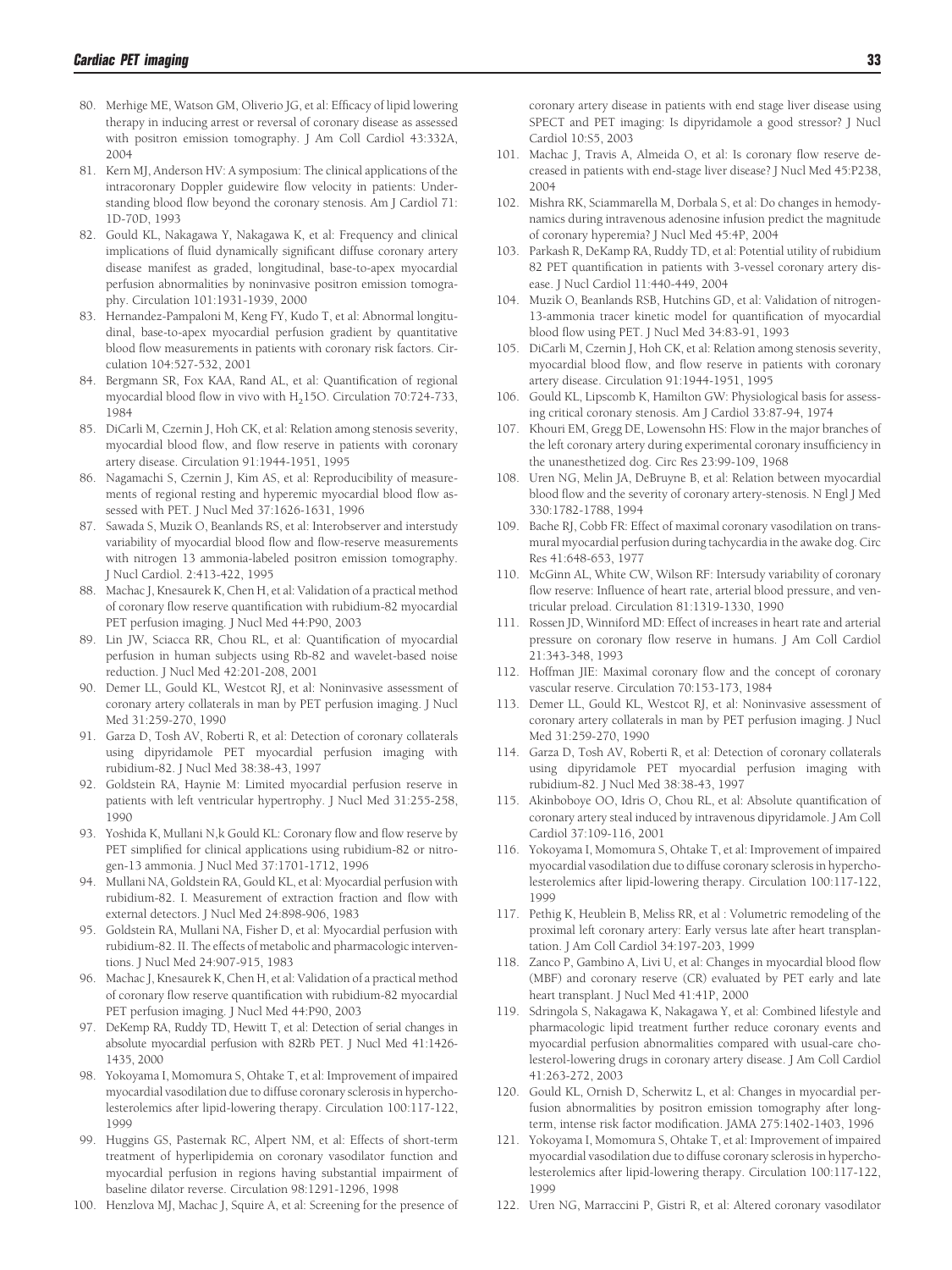<span id="page-17-0"></span>reserve and metabolism in myocardium subtended by normal arteries in patients with coronary artery disease. J Am Coll Cardiol 22:650-658, 1993

- 123. Zeiher AM, Drexler H, Wollschlager H, et al: Endothelial dysfunction of the coronary microvasculature is associated with impaired coronary flow regulation in patients with early atherosclerosis. Circulation 84: 1984-1992, 1991
- 124. Yoshinaga K, Katoh C, Noriyasu K, et al: Reduction of coronary flow reserve in areas with and without ischemia on stress perfusion imaging in patients with coronary artery disease: A study using oxygen 15-labeled water PET. J Nucl Cardiol 10:275-83, 2003
- 125. Brunel P, Bourassa MG, Wiseman A: Different rates of coronary disease progression in patients with normal and mildly disease coronary arteries. Coronary Artery Dis 2:449-454, 1991
- 126. Sdringola S, Patel D, Gould KL: High prevalence of myocardial perfusion abnormalities on positron emission tomography in asymptomatic persons with a parent of sibling with coronary artery disease. Circulation 103:496-501, 2001
- 127. Rajappan K, Rimoldi O, Shafers KP, et al: Evidence of stress-induced subendocardial hypoperfusion in patients with aortic stenosis demonstrated by positron emission tomography. J Am Coll Cardiol 37: 419A, 2001
- 128. Yokoyama I, Momomura S, Ohtake T, et al: Improvement of impaired myocardial vasodilation due to diffuse coronary sclerosis in hypercholesterolemics after lipid-lowering therapy. Circulation 100:117-122, 1999
- 129. Huggins GS, Pasternak RC, Alpert NM, et al: Effects of short-term treatment of hyperlipidemia on coronary vasodilator function and myocardial perfusion in regions having substantial impairment of baseline dilator reverse. Circulation 98:1291-1296, 1998
- 130. Yokoyama I: Improvement of myocardial flow reserve after successful improvement of hyperglycemia in non-insulin dependent diabetics (NIDDM) was more prominent in NIDDM with coronary artery disease rather than in NIDDM with chest pain syndrome. J Nucl Med 40:168P, 1999
- 131. Czernin J, Barnard RJ, Sun KT, et al: Effect of short-term cardiovascular conditioning and low-fat diet on myocardial blood flow and flow reserve. Circulation 92:197-204, 1995
- 132. Helle T, Laaksonen R, Vesalainen R, et al: The effect of pravastatin on myocardial blood flow in young healthy adults. J Am Coll Cardiol 35:418A, 2000
- 133. Drexler H: Endothelial dysfunction: clinical implications. Prog Cardiovasc Dis 39:287-324, 1997
- 134. Schachinger V, Britten MB, Zeiher AM: Prognostic impact of coronary vasodilator dysfunction on adverse long-term outcome of coronary hear disease. Circulation 101:1899-1906, 2000
- 135. Halcox JP, Schenke WH, Zalos G, et al: prognostic value of coronary vascular endothelial dysfunction. Circulation 106:653-658, 2002
- 136. Schindler T, Hornig B, Buser PET, et al: prognostic value of abnormal reactivity of epicardial coronary arteries to sympathetic stimulation in patients with normal coronary angiograms. Arterioscler Thromb Vasc Biol 23:495-501, 2003
- 137. Andersen TJ, Meredith IT, Yeung AC, et al: The effect of cholesterol lowering and antioxidant therapy on endothelium-dependent coronary vasomotion. N Engl J Med 332:488-493, 1995
- 138. Zeiher AM, Drexler H, Wollschlager H, et al: Modulation of coronary vasomotor tone in humans: Progressive endothelial dysfunction with different early stages of coronary atherosclerosis. Circulation 83:391- 401, 1991
- 139. Sendowski I, Savourey G, Launsay JC, et al: Sympathetic stimulation induced by hand cooling alters cold-induced vasodilation in humans. Eur J Appl Physiol 81:303-309, 2000
- 140. Heusch G, Baumgart D, Camici P, et al: Alpha-adrenergic coronary vasoconstriction and myocardial ischemia in humans. Circulation 101:689-694, 2001
- 141. Baumgart D, Naber C, Haude M, et al: G protein beta3 subunit 825T allele and enhanced coronary vasoconstriction on alpha(2)-adrenoreceptor activation. Circ Res 85:965-969, 1999
- 142. Zeiher AM, Drexler H, Wollschlager H, et al: Coronary vasomotion in

response to sympathetic stimulation in humans: Importance of the functional integrity of the endothelium. J Am Coll Cardiol 14:1181-1190, 1989

- 143. Schindler TH, Nitzsche EU, Olschewski M, et al: PET-measured responses of MBF to cold pressor testing correlated with indices of coronary vasomotion on quantitative coronary angiography. J Nucl Med 45:419-428, 2004
- 144. Schindler TH, Nitzche EU, Dacta AD, et al: Abnormal longitudinal base-to-apex myocardial perfusion gradient in response to cold-pressure test as assessed by PET correlates with indices of epicardial vasomotion on quantitative angiography. J Nucl Med 45:2P, 2004
- 145. Lanza GA, Manzoli A, Pasceri V, et al: Ischemic-like ST-segment changes during Holter monitoring in patients with angina pectoris and normal coronary arteries but negative exercise testing. Am J Cardiol 79:1-6, 1997
- 146. Schindler TH, Nitzsche E, Magosaki N, et al: Regional myocardial perfusion defects during exercise, as assessed by three-dimensional integration of morphology and function, in relation to abnormal endothelium-dependent vasoreactivity of the coronary microcirculation. Heart 89:517-526, 2003
- 147. Zeiher AM, Krause T, Schachinger V, et al: Impaired endotheliumdependent vasodilation of coronary resistance vessels is associated with exercise-induced myocardial ischemia. Circulation 91:2345- 2352, 1995
- 148. Nabel EG, Ganz P, Gordon JB, et al: dilation of normal and constriction of atherosclerotic coronary arteries cause by the cold-pressor test. Circulation 77:43-52, 1988
- 149. Zeiher AM, Drexler H, Saurbier B, et al: Endothelium-mediated coronary blood flow modulation in humans: Effects of age, atherosclerosis, hypercholesterolemia, and hypertension. J Clin Invest 92:652- 662, 1993
- 150. Schindler TH, Nitzsche EU, Olschewski M, et al: PET-measured responses of MBF to cold pressor testing correlated with indices of coronary vasomotion on quantitative coronary angiography. J Nucl Med 45:419-428, 2004
- 151. Quinones MJ, Hernandez-Pampaloni M, Schelbert H, et al: Coronary vasomotor abnormalities in insulin-resistant individuals. Ann Intern Med 140:700-708, 2004
- 152. Nitenberg A, Ledoux S, Valensi P, Sachs R, et al: Impairment of coronary microvascular dilation in response to cold-pressor induced sympathetic stimulation in type 2 diabetic patients with abnormal stress-thallium imaging. Diabetes 50:1180-1185, 2001
- 153. Momose M, Abletshauser C, Neverve J, et al: Dysregulation of coronary microvascular reactivity in asymptomatic patients with type 2 diabetes mellitus. Eur J Nucl Med 29:1675-1679, 2002
- 154. Schindler TH, Nitzche EU, Olschewski M, et al: Chronic inflammation and impaired coronary vasoreactivity in patients with coronary risk factors. J Nucl Med 45:7P, 2004
- 155. Schindler TH, Facta AD, Quinones MJ, et al: Metabolic syndrome is associated with abnormal coronary circulatory functions as measured by N-13 ammonia and PET. J Nucl Med 45:65P, 2004
- 156. Schindler TH, Facta AD, Prior JO, et al: Association of serum leptin levels and coronary vasomotor function in obesity. J Nucl Med 45: 64P, 2004
- 157. Campisi R, Czernin J, Schoder H, et al: L-arginine normalizes coronary vasomotion in long-term smokers. Circulation 99:491-497, 1999
- 158. Schindler TH, Magosaki N, Jeserich M, et al: Effect of ascorbic acid on endothelial dysfunction of epicardial coronary arteries in chronic smokers assessed by cold-pressor testing. Cardiology 94:239-246, 2000
- 159. Schindler TH, Nitzsche EU, Munzel T, et al: Coronary vasoregulation in patients with various risk factors in response to cold-pressor testing: Contrasting myocardial blood flow responses to short- and longterm vitamin C administration. J Am Coll Cardiol 42:814-822, 2003
- 160. Morita K, Noriyasu K, Tsukamoto T, et al: Reversible endothelial dysfunction after one month smoking cessation in healthy young smokers. J Nucl Med 45:3P, 2004
- 161. Facta AD, Schindler TH, Prior JO, et al: Noninvasively measured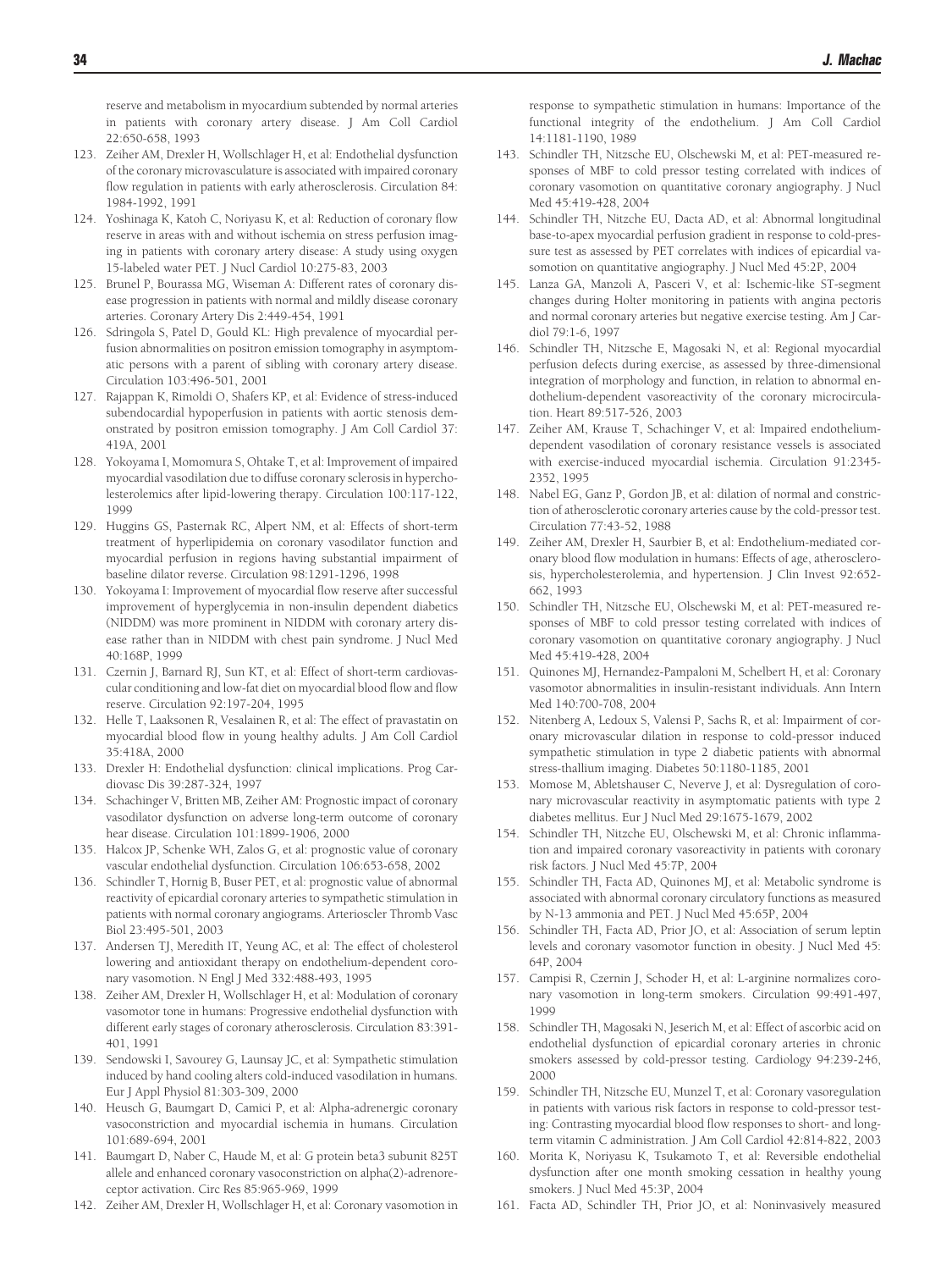<span id="page-18-0"></span>myocardial blood flow responses to sympathetic stimulation may allow assessment of glucose control in type 2 diabetes. J Nucl Med 45:236P, 2004

- 162. DiCarli MF, Alfonso L, Campisi R, et al: Coronary vascular dysfunction in premenopausal women with diabetes mellitus. Am Heart J 144:711-718, 2002
- 163. Campisi R, Nathan L, Pampaloni MH, et al: Noninvasive assessment of coronary microcirculatory function in post-menopausal women and effects of short-term and long-term estrogen administration. Circulation 105:E9069-E9070, 2002
- 164. Jensen LO, Thayssen P, Pedersen KE, et al: Regression of coronary atherosclerosis by simvastatin: A serial intravascular ultrasound study. Circulation 110:265-270, 2004
- 165. Prior JO, Facta AD, Schindler TH, et al: Effect of the number of criteria of the metabolic syndrome on coronary circulatory function as measured by N-13 ammonia and PET. J Nucl Med 45:237P, 2004
- 166. Kjaer A, Meyer C, Nielsen FS, et al: Dipyridamole, cold pressor test, and demonstration of endothelial dysfunction: A PET study of myocardial perfusion in diabetes. J Nucl Med 44:19-23, 2003
- 167. Bonetti PO, Lerman LO, Lerman A: Endothelial dysfunction: A marker of atherosclerotic risk. Arterioscler Thromb Vasc Biol 23:168- 175, 2003
- 168. Loscalzo J: Functional polymorphisms in a candidate gene for atherothrombosis: Unraveling the complex fabric of a polygenic phenotype. J Am Coll Cardiol 41:946-948, 2003
- 169. Schachinger V, Britten MB, Zeiher AM: Prognostic impact of coronary vasodilator dysfunction on adverse long-term outcome of coronary hear disease. Circulation 101:1899-1906, 2000
- 170. Gould KL, Goldstein RA, Mullani NA: Economic analysis of clinical positron emission tomography of the heart with rubidium-82. J Nucl Med 30:707-717, 1989
- 171. Gould KL: Goal, gold standards and accuracy of non-invasive myocardial perfusion imaging for identifying and assessing severity of coronary artery disease. Curr Opin Cardiol 4:834-844, 1989
- 172. Gould KL, Mullani NA, Williams B: PET, PTCA, and economic priorities. Clin Cardiol 13:153-164, 1990
- 173. Patterson RE, Eisner RL, Horowitz SF, et al: comparison of costeffectiveness and utility of exercise ECG, single photon emission tomography, and coronary angiography for diagnosis of coronary artery disease. Circulation 91:54-65, 1995
- 174. Merhige ME: PET myocardial perfusion imaging: A new standard for the management of coronary artery disease. Appl Imaging 191:1-4, 2000
- 175. Patterson RE, Eisner RL, Horowitz SF, et al: comparison of costeffectiveness and utility of exercise ECG, single photon emission tomography, and coronary angiography for diagnosis of coronary artery disease. Circulation 91:54-65, 1995
- 176. DiCarli MF, Asgazadie F, Schelbert HR, et al: Relation of myocardial perfusion at rest and during pharmacologic stress to the PET patterns of tissue viability in patients with severe left ventricular dysfunction. J Nucl Cardiol 5:558-566, 1998
- 177. DiCarli M, Asgarzadie F, Schelbert HR, et al: Quantitative relation between myocardial viability and improvement in heart failure symptoms after revascularization in patients with ischemic cardiomyopathy. Circulation 92:3436-3444, 1995
- 178. DiCarli MF, Davidson M, Little R, et al: Value of metabolic imaging with positron emission tomography for evaluating prognosis in patients with coronary artery disease and left ventricular dysfunction. Am J Cardiol 73:527-533, 1994
- 179. Eitzman D, al-Aouar Z, Kanter HL, et al: Clinical outcome of patients with advanced coronary artery disease after viability studies with positron emission tomography. J Am Coll Cardiol 20:559-565, 1992
- 180. Kron IL, Flanagan TL, Blackbourne LH, et al: Coronary revascularization rather than cardiac transplantation for chronic ischemic cardiomyopathy. Ann Surg 210:348-352, 1989
- 181. Lee KS, Marwick TH, Cook SA, et al: Prognosis of patients with left ventricular dysfunction, with or without viable myocardium after myocardial infarction. Relative efficacy of medical therapy and revascularization. 90:2687-2694, 1994
- 182. Yoshida D, Gould KL: Quantitative relation of myocardial infarct size and myocardial viability by positron emission tomography to left ventricular ejection fraction and 3-year mortality with and without revascularization. J Am Coll Cardiol 22:984-997, 1993
- 183. vom Dahl J, Altehoefer C, Sheehan FH, et al: Effect of myocardial viability assessed by technetium-99m-sestamibi SPECT and fluorine-18-FDG PET on clinical outcome in coronary artery disease. J Nucl Med 38:742-748, 1997
- 184. Tillisch J, Brunken R, Marshall R, et al: Reversibility of cardiac wall motion abnormalities predicted by positron emission tomography. N Engl J Med 314:884-888, 1986
- 185. Srinivasan G, Kitsiou AN, Bacharach SL, et al: F-18 fluorodeoxyglucose single photon enission computed tomography: Can it replace PET and thallium SPECT for the assessment of myocardial viability? Circulation 97:843-850, 1998
- 186. Arrhighi JA, CK NG, Dey HM, et al: Effect of left ventricular function on the assessment of myocardial viability by technetium-99m sestamibi and correlation with positron tomography in patients with healed myocardial infarcts of stable angina pectoris, or both. Am J Cardiol 80:1007-1013, 1997
- 187. Hernandez-Pampaloni M, Allada V, Fishbein MC, et al: Myocardial perfusion and viability by positron emission tomography in infants and children with coronary abnormalities: Correlation with echocardiography, coronary angiography, and histopathology. J Am Coll Cardiol 41:618-626, 2003
- 188. Bacharach SL, Bax JJ, Case J, et al: PET myocardial glucose metabolism and perfusion imaging. Part I-Guidelines for patient preparation and data acquisition. J Nucl Cardiol 10:543-554, 2003
- 189. Dilsizian V, Arrighi JA, Diodati JG, et al: Myocardial viability in patients with chronic coronary artery disease. Comparison of 99m Tcsestamibi with thallium reinjection and 18-F fluorodeoxyglucose. Circulation 89:578-587, 1994
- 190. Goldstein RA: Kinetics of rubidium-82 after coronary occlusion and reperfusion. J Clin Invest 75:1131-1137, 1985
- 191. Gould KL, Haynie M, Hess MJ, et al: Myocardial metabolism of fluorodeoxyglucose compared to cell membrane integrity for the potassium analog Rb-82 for assessing viability and infarct size in man by PET. J Nucl Med 31:1-9, 1990
- 192. Gould KL, Yoshida K, Hess MJ, et al: Myocardial metabolism of fluorodeoxyglucose compared to cell membrane integrity for the potassium analogue rubidium-82 for assessing infarct size in man by PET. J Nucl Med 32:1-9, 1991
- 193. VomDahl J, Muzik O, Wolfe ER, et al: Myocardial ubidium-82 tissue kinetics assessed by dynamic positron emission tomography as a marker of myocardial cell membrane integrity and viability. Circulation 93:238-245, 1996
- 194. Almeida O, Machac J, Knesaurek K, et al: The predictive value of rest and stress rubidium-82 washout for the determination of myocardial viability. J Nucl Med 44:P7, 2003
- 195. Beanlands RS, DeKemp R, Scheffel A, et al: Can nitrogen-13 ammonia kinetic modeling define myocardial viability independent of fluorine-18 fluorodeoxyglucose? J Am Coll Cardiol 29:537-543, 1997
- 196. Chan P, Machac J, Almeida O, et al: The prevalence and impact of vertical heart movement during rest and stress rubidium-82 cardiac PET imaging. J Nucl Med 44:210-211P, 2003
- 197. Loghin C, Sdringola, Gould KL: Common artifacts in PET myocardial perfusion images due to attenuation-emission misregistration: Clinical significance, causes, and solution. J Nucl Med 45:1029-1039, 2004
- 198. Chan P, Machac J, Almeida O, et al: The prevalence and impact of vertical heart movement during rest and stress rubidium-82 cardiac PET imaging. J Nucl Med 44:210-211P, 2003
- 199. DiFilippo FP, Brunken RC, Neumann DR, et al: Initial clinical experience with Rb-82 cardiac PET imaging on a PET/CT system. J Nucl Med 45:117P, 2004
- 200. DiCarli MF, Dorbala S, Mishra R, et al: Clinical myocardial perfusion PET/CT imaging with rubidium-82: Initial experience in 94 patients. J Nucl Med 45:117P, 2004
- 201. DiCarli MF, Dorbala S, Mishra R, et al: Clinical myocardial perfusion